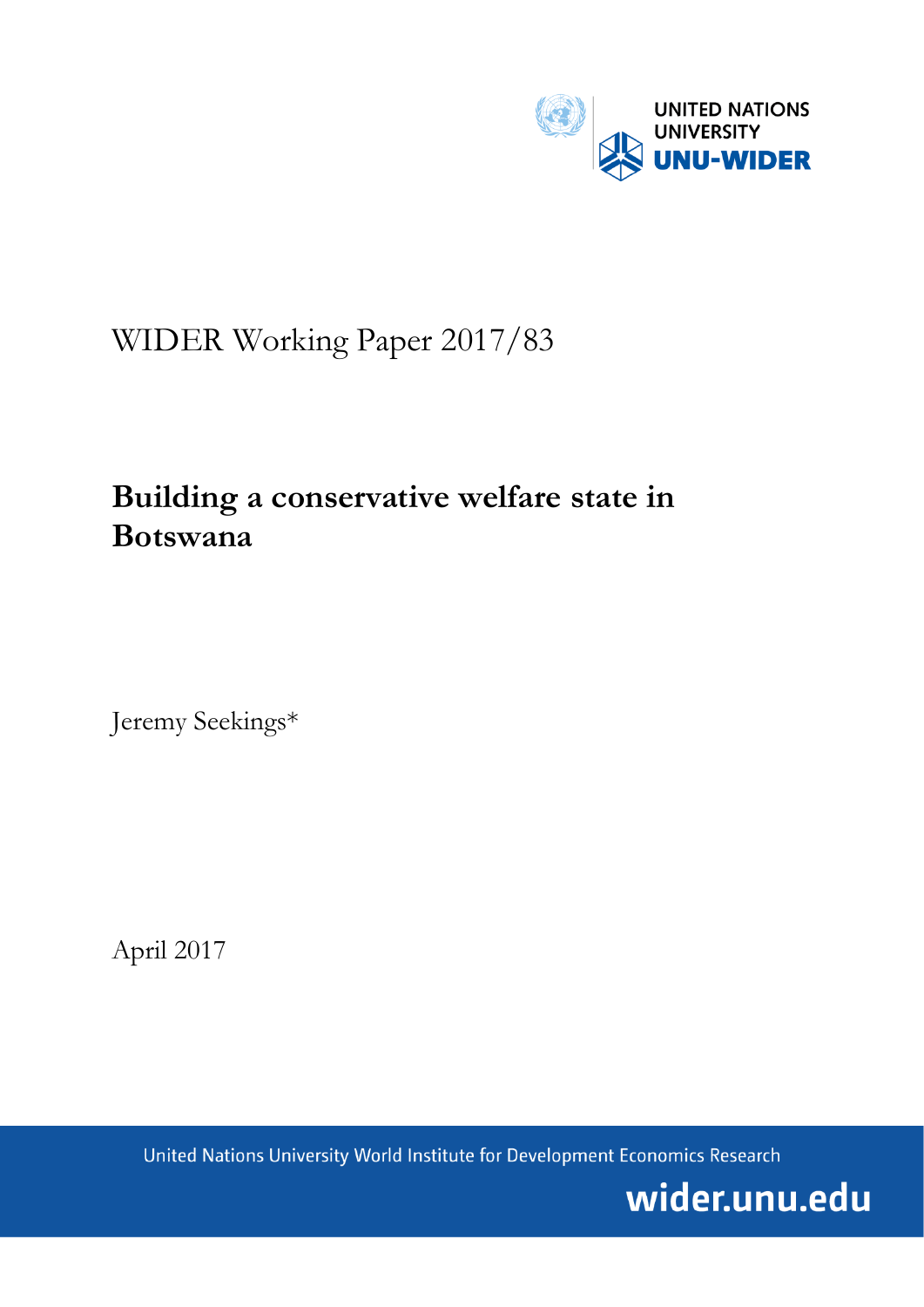**Abstract:** Botswana's welfare state is both a parsimonious laggard in comparison with some other middle-income countries in Africa (such as Mauritius and South Africa) and extensive (in comparison with its low-income neighbours to the north and east). Coverage is broad but cash transfers are modest. This reflects distinctively conservative features—including, especially, preferences for workfare and for minimal benefits paid in kind (food) rather than cash—combined with parsimonious cash transfers for select categories of deserving poor (the elderly and orphans), administered through the Department of Local Government, not a dedicated welfare department. This is a very different model of welfare state-building—and, more generally, social contract—to those of its neighbours in Southern Africa. It is the result of the specific character of poverty in Botswana and the enduring, but not unchallenged, political dominance of the conservatively paternalist Botswana Democratic Party.

**Keywords:** social protection, drought relief, Botswana, conservatism, dependency, welfare state, poverty reduction **JEL classification:** P16, I38, O55, H53, J14, Q25

**Acknowledgements:** The background research for this study was funded by an award from the UK Department for International Development through the UK Economic and Social Research Council for the project on 'Legislating and Implementing Welfare Policy Reforms'. This working paper was supported by UNU-WIDER, under the project: 'The Economics and Politics of Taxation and Social Protection'. I gratefully acknowledge the support.

\*Centre for Social Science Research, University of Cape Town, Cape Town, South Africa; [jeremy.seekings@uct.ac.za.](mailto:jeremy.seekings@uct.ac.za)

This study has been prepared within the UNU-WIDER project on '[The political economy of social protection systems](https://www.wider.unu.edu/node/479)', which is part of a larger research project on '[The economics and politics of taxation and social protection](https://www.wider.unu.edu/node/367)'.

Copyright © UNU-WIDER 2017

Information and requests: publications@wider.unu.edu

ISSN 1798-7237 ISBN 978-92-9256-307-3

Typescript prepared by Lesley Ellen.

The Institute is funded through income from an endowment fund with additional contributions to its work programme from Denmark, Finland, Sweden, and the United Kingdom.

Katajanokanlaituri 6 B, 00160 Helsinki, Finland

The views expressed in this paper are those of the author(s), and do not necessarily reflect the views of the Institute or the United Nations University, nor the programme/project donors.

The United Nations University World Institute for Development Economics Research provides economic analysis and policy advice with the aim of promoting sustainable and equitable development. The Institute began operations in 1985 in Helsinki, Finland, as the first research and training centre of the United Nations University. Today it is a unique blend of think tank, research institute, and UN agency—providing a range of services from policy advice to governments as well as freely available original research.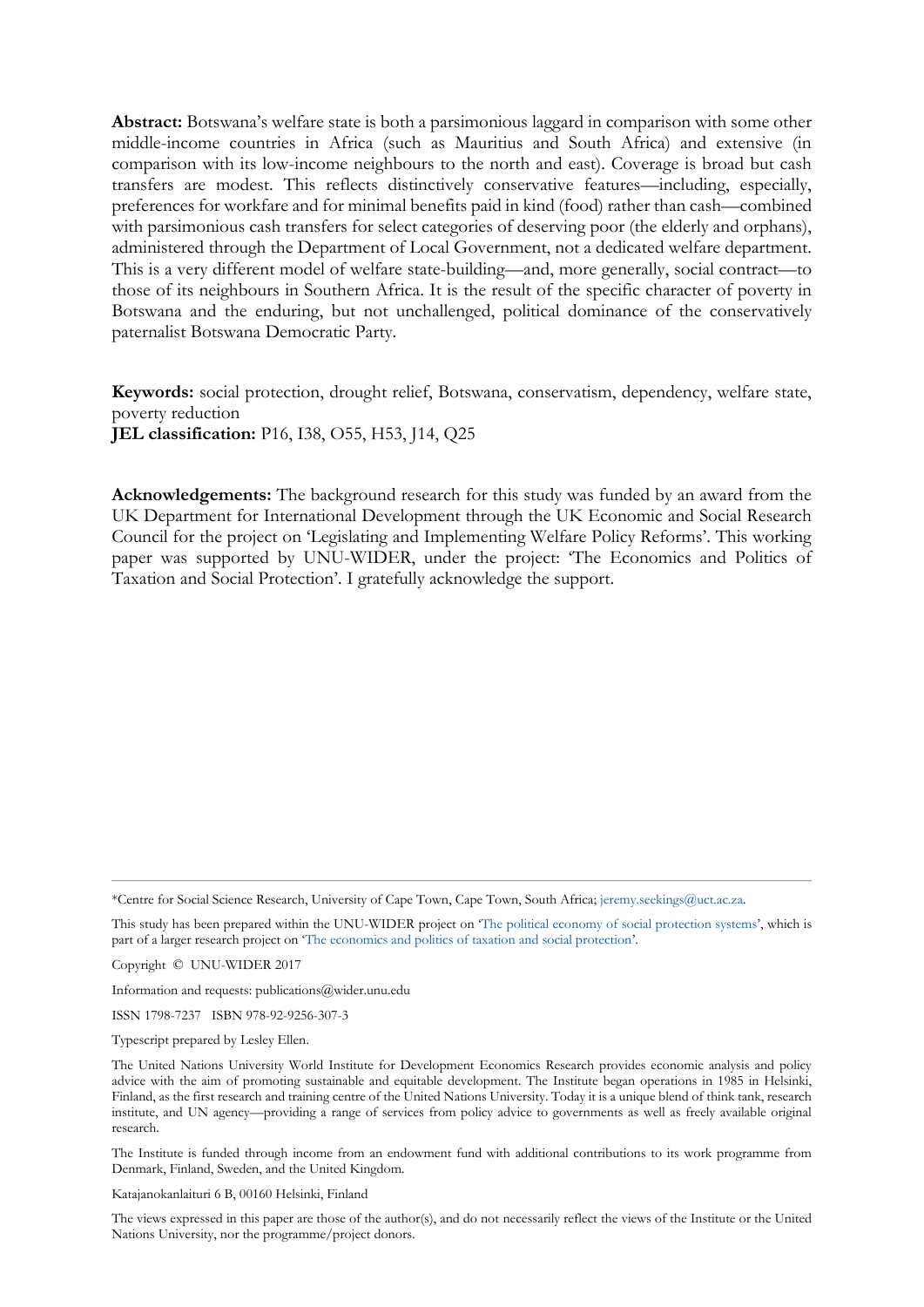### **1 The paradox of welfare policy in Botswana**

Welfare states in Africa are distinguished by their emphasis on social assistance—with benefits in cash or kind—rather than social insurance (Seekings forthcoming), but even within Africa there is variation. Botswana is a case that has been previously assessed in very different ways, as both extensive and parsimonious. In this paper I argue that both of these characterizations are correct. Botswana is an example of a conservative African welfare state, characterized by a distinctively conservative approach to precisely who is decommodified, how, to what extent, and with what legitimating ideology.

Botswana is a sparsely-populated, arid country with a small population that grew from about half a million at independence to 2 million people in 2010, in an area a little larger than France but smaller than Texas. At independence in 1966, it was one of the poorest countries in the world, with gross domestic product (GDP) per capita about one-half of its northern neighbour Zambia and one-tenth of its southern neighbour South Africa. The new country had little infrastructure and few public services. Three decades later, in 1997, the government's *Vision 2016* document set the objective of eliminating absolute poverty by 2016, i.e. the fiftieth anniversary of independence (Botswana 1997b). This objective was not implausible given the country's rapid, mineral-driven economic growth from the early 1970s. Real GDP per capita had grown nine-fold since 1966, was about to surpass South Africa's, and was almost ten times higher than Zambia's (World Bank 1997). Poverty had already declined significantly, although most of the benefits of growth had accrued to the rich, resulting in widening inequality in the distribution of income. *Vision 2016* therefore proposed that more should be done for the poor. Botswana should become 'a compassionate and caring society, offering support and opportunity to those who are poor, and including *all* people in the benefits of growth' (Botswana 1997b: 8, emphasis in original).

For some scholars, Botswana failed to achieve this goal. In this view, its welfare policies have been distinguished by an enduring failure to include all of its citizens in the benefits of growth. Bar-On (2001) emphasized the parsimony of the country's welfare policies, and concluded that 'Botswana's social assistance scheme fails many of the very poor completely, and those who do benefit from it are receiving steadily less of the nation's increasing prosperity' (Bar-On 2001: 264). Ulriksen (2011, 2012, 2016) contrasted Botswana with Mauritius. Both were multi-party democracies with open, middle-income economies and competent state institutions. Both invested heavily in public education, as well as public health and housing. But Botswana spent much less on social protection and had no national social security legislation. Hickey (2011) similarly contrasts Botswana unfavourably with South Africa.

In contrast, World Bank studies describe Botswana's social protection system as 'one of the most extensive … in the region' in terms of both the range and coverage of programmes (Garcia and Moore 2012: 227), and as 'mature and complex' (BIDPA and World Bank 2013: x). Devereux (2007) also assesses that 'By African standards, Botswana implements an unusually comprehensive set of social welfare programmes for its poor and vulnerable citizens' (Devereux 2007: 554). A long series of scholars have emphasized the effective and programmatic response of the Botswana government to drought-induced poverty (Holm and Morgan 1985; Hay 1988; Teklu 1995; De Waal 1997; Munemo 2012). Seleka et al. (2007: 33) calculate that government transfers reduced the poverty headcount rate in 2002/03 by 10 percentage points, from about 40 per cent to about 30 per cent.

There is merit in both sets of assessments, which mirror contrasting interpretations of the overall 'developmental' experience of Botswana. Viewed in terms of public expenditure on social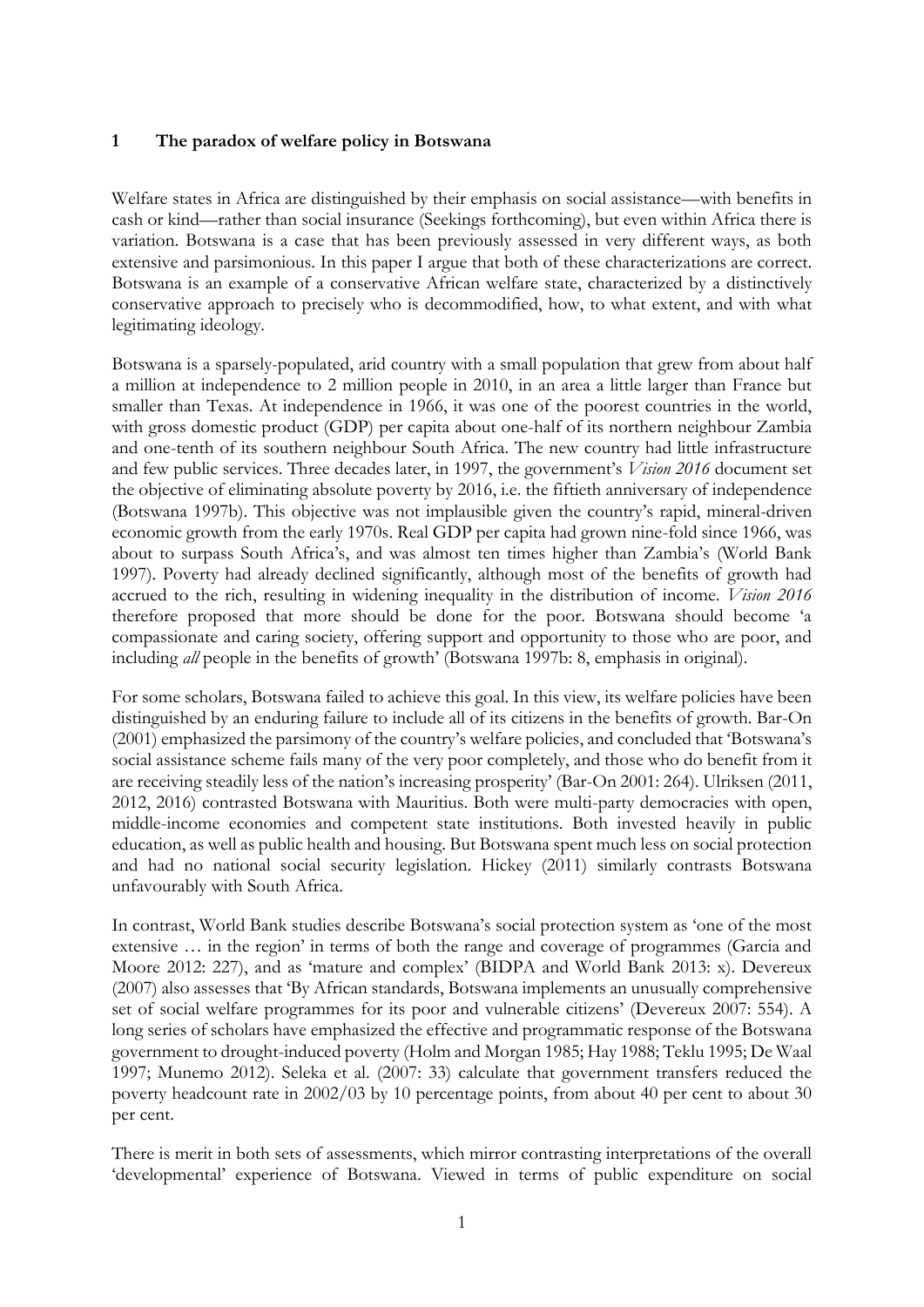protection, Botswana lags behind many other middle-income countries in Africa (and elsewhere), although less dramatically than Ulriksen (2012: 1503) and others have suggested.<sup>1</sup> Viewed in terms of the overall coverage of institutionalized programmes, however, Botswana seems more of a frontrunner, with provision far exceeding that in most other African countries. Coverage is extensive but expenditure modest primarily because most benefits are set at parsimonious levels. Poverty is reduced, but it is not eliminated. This suggests that welfare states in Africa cannot simply be located on a one-dimensional continuum from minimal to extensive. Welfare states in Africa vary along multiple dimensions, including coverage, generosity, total expenditure and design.

This should be no surprise to comparative scholars of welfare state-building. In the 1990s Esping-Andersen (1990, 1999) overturned the orthodox view that welfare states varied along only one dimension ('effort', measured in terms of expenditure), demonstrating that they varied in terms of their (re)distributional effects and implications for citizenship. The conservative welfare regimes of continental Europe, for example, were heavy spenders, but they perpetuated rather than eroded stratification both by class or status. They also perpetuated gendered differentiation within households by entrenching the model of male breadwinners and dependent female carers (see also Van Kersbergen 2003).

Viewed comparatively, welfare states in much of Africa have tended to develop along a distinctive trajectory, spending heavily on education and (non-contributory) social assistance (including drought relief) rather than (contributory) social insurance. These welfare states are generally responses to the risks inherent in agrarian societies, with safety net programmes introduced in response to deagrarianization whether temporary (most often due to drought) or permanent (typically due to insufficient land or insufficient labour to farm), rather than to the risks inherent in industrialization. They are concerned more with the risks affecting peasants (and ex- or nonpeasants in agrarian societies) rather than the risks affecting workers in formal employment (and ex- or non-workers in proletarianized societies) (Seekings forthcoming). Within the set of African countries, however, there is some variation in terms of precisely *how* they spend their budgets, i.e. the design of their social assistance programmes. Botswana's welfare state has been shaped by almost fifty years of rule by the conservative—but also modestly benign—Botswana Democratic Party (BDP). Under the BDP, and buoyed by rapid economic growth, the social contract in Botswana was fashioned (or refashioned) along broadly conservative lines, ensuring widespread but parsimonious inclusion in an otherwise (and increasingly) unequal society. Viewed in comparison with welfare regimes in Europe in the twentieth century, Botswana has more in common with Christian democratic regimes than with social democratic ones.<sup>2</sup>

<u>.</u>

<sup>&</sup>lt;sup>1</sup> Total public expenditure on contributory pensions and safety nets amounted to 3 per cent of GDP in Botswana in 2012/13 (BIDPA and World Bank 2013: xi). In the mid-2000s, total public expenditure on social benefits in Mauritius amounted to between 3 and 4 per cent of GDP, with other (unidentified) expenditures on 'welfare' pushing this share up to between 5 and 6 per cent of GDP (Mauritius 2008).

 $2$  This comparison was suggested by Tlou et al. (1995).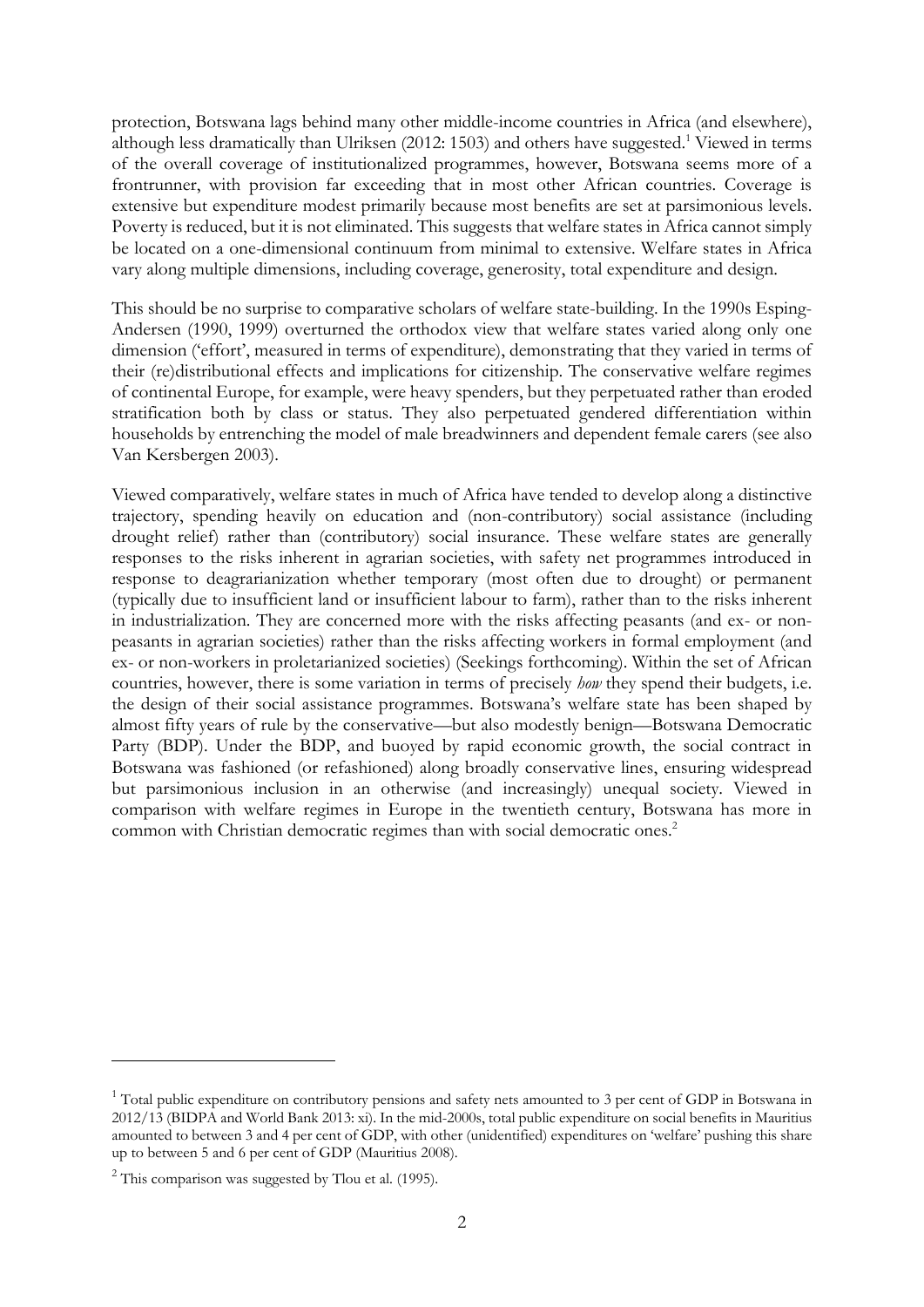### **2 The characteristics of Botswana's welfare state**

Welfare policies in Botswana have long revolved around three major components: cash-for-work; 'supplementary' feeding programmes for designated 'vulnerable groups' (children, together with pregnant and lactating mothers); and additional support for selected categories of people (initially support along the lines of poor relief for 'destitutes', and more recently universal old-age pensions and support for orphans, i.e. for categories of people who have ceased to be supported adequately by kin and cannot support themselves). In contrast to neighbouring South Africa, there is no general Child Support Grant (CSG) paying benefits to poor mothers or caregivers.

Overall, the welfare state in Botswana has the following characteristics:

- Extensive coverage: as the BDP government emphasizes, as much as one-half of the population receives food and about 10 per cent of the population receives other social assistance benefits even in non-drought years, with the proportions rising in drought years. The proportion of the population receiving cash benefits is much lower than in neighbouring South Africa, but it is high by comparison with most African countries, and the coverage of feeding programmes is also relatively high.
- Some of the benefits are parsimonious: 'minimum assistance' to 'genuine destitute persons' (Botswana 2002: 2). The old-age pension was introduced in 1996 at Pula100/month (US\$30/month) and barely changed in real value thereafter; pensions in South Africa were four times larger in real terms. Similarly, workfare 'wages' are low relative to South Africa. On the other hand, whilst the value of the cash component of the destitute grant is tiny, the value of the food basket (or coupons) paid under this programme and under the Orphan Care Programme is much higher.
- There is an enduring (although no longer complete) preference for benefits in kind rather than cash: programmes originally provided benefits in kind only (including food-for-work and food baskets for 'destitutes' and orphans, as well as the feeding schemes themselves), and only later changed to pay cash (workfare from 1982) or to include a cash component (destitute relief). The old-age pensions were paid entirely in cash from the outset, in 1996; more recently, food baskets have been replaced with food coupons (similar to food stamps). The cash benefit for 'destitutes' remains tiny compared to the value of the food basket/coupons.
- Workfare plays a central role in the welfare state: if households include able-bodied working-age adults, then they are expected to work for relief (although this has sometimes been relaxed during bad droughts).
- Some programmes are universal (the old-age pension, Orphan Care Programme and most of the feeding schemes), whilst others are means-tested, either directly (destitutes grants) or because the low benefits ensure self-targeting by the very poor (workfare).
- Programmes assume and respect the centrality of the family: workfare is designed to enable a working-age adult breadwinner to support his or her familial dependents; the destitutes programme is intended to support households where there is no able-bodied, working-age adult; pensions and orphan support became necessary because they fell outside families, in the case of the elderly because of shrinkage in the 'extended' family; and whilst familial,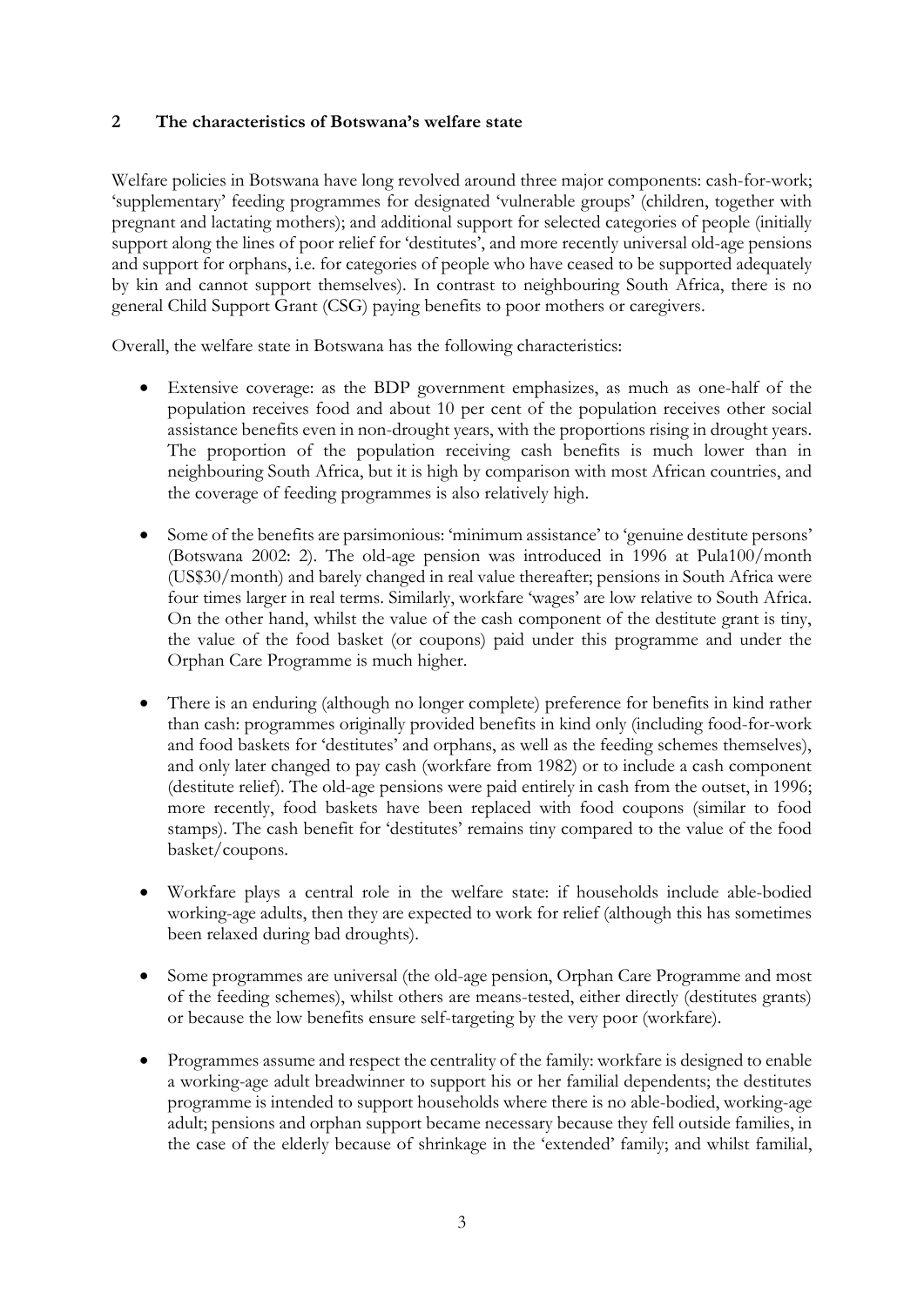programmes are not inherently patriarchal, i.e. there is no assumption that the breadwinner is male—indeed, women predominated in workfare programmes.

- None of the social assistance programmes are statutory, i.e. none are based in legislation; this may be due to the concern not to generate any sense of entitlement.<sup>3</sup>
- There is no separate ministry for social welfare; most safety nets have been administered by the Department of Local Government.

Most (but not all) of these characteristics are distinctively 'conservative': Coverage might be extensive, but there is a paternalistic preference for benefits in kind and a clear emphasis on workfare and the family, and most benefits are parsimonious. Much of the welfare state, and the 'destitutes' policy in particular, were reminiscent of the poor laws of nineteenth-century Britain. In addition, the BDP government developed a distinctively conservative welfare doctrine to justify its interventions. The state sought to strengthen the social order built around the family and the community, and to limit interventions in markets. This was not a welfare state built on universalist, egalitarian, or highly redistributive principles.

This paper examines how and why Botswana has developed this conservative welfare state. Section 3 examines the origins of welfare programmes in drought relief in the 1960s and 1970s, the institutionalization of a 'safety net' in the 1990s and early 2000s, and more recent debates over welfare provision. Section 4 focuses on how the particular form of the welfare state in Botswana was shaped by the character and ideology of the BDP. Section 5 examines the importance of partisan competition through regular elections.

# **3 Welfare state-building in Botswana**

The three major components of public welfare provision in Botswana—i.e. workfare for ablebodied, working-age adults, 'supplementary' feeding programmes for designated 'vulnerable groups', and additional support for selected categories of people (especially the elderly)—date back to the mid-1960s, when independence from colonial rule coincided with terrible drought and famine. The government negotiated with the newly-established World Food Programme (WFP) over food aid for, at one point, more than half of the population, as well as stock feed for cattle. Massive support from the WFP and elsewhere—with an estimated value of at least 2 per cent of GDP—averted starvation, although one-third of the country's cattle did die. As it became clear in early 1966 that famine would continue beyond the scope of a WFP 'emergency operation', the BDP government and the WFP together designed a suite of 'developmental' programmes. First, feeding programmes provided directly for pre-school and primary school children, and pregnant and lactating mothers (and, later, tuberculosis patients also). Secondly, food-for-work programmes provided rations to working-age adults working on 'self-help' projects, building school facilities, roads, etc.; the rations were intended to support entire households. In addition, assistance was expanded for other 'destitutes' who were unable to work on grounds of age or infirmity (Seekings 2016a).

The drought of the mid and late 1960s also shaped the development, within the government and BDP, of a conservative welfare doctrine (Seekings 2016b, and below). The drought added to the pressure on the BDP government to articulate the relationships between, and respective

<sup>&</sup>lt;sup>3</sup> I am grateful to Isaac Chinyoka for this point.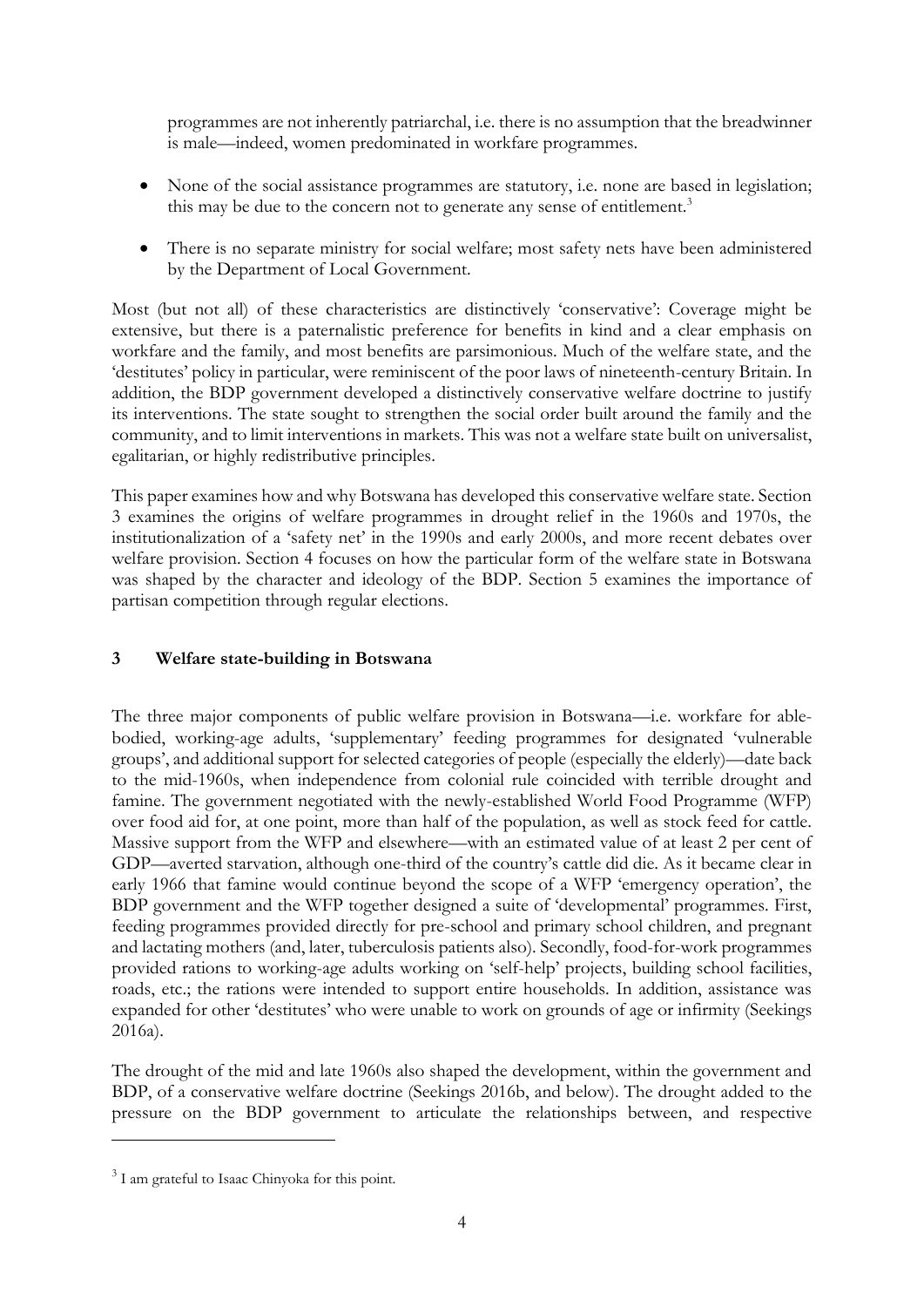responsibilities of, citizens and state. Crucially, the state assumed responsibilities supposedly undertaken hitherto by the chiefs. It also adapted existing understandings of chiefly authority and responsibility to accommodate the new state institutions. The result was a doctrine that represented the state as benign, with clear responsibilities to the poor, but at the same time emphasized the responsibilities of the poor themselves to contribute to their own welfare.

The drought of the mid and late 1960s also shaped the development, within the government and BDP, of a conservative welfare doctrine (Seekings 2016b, and below). The drought added to the pressure on the BDP government to articulate the relationships between, and respective responsibilities of, citizens and state. Crucially, the state assumed responsibilities supposedly undertaken hitherto by the chiefs. It also adapted existing understandings of chiefly authority and responsibility to accommodate the new state institutions. The result was a doctrine that represented the state as benign, with clear responsibilities to the poor, but at the same time emphasized the responsibilities of the poor themselves to contribute to their own welfare.

Compared to the mid and late 1960s, the 1970s were years of relatively good rains and harvests. The country's cattle herds grew rapidly. Drought did not disappear, however, and the government began to institutionalize its relief programmes. The regular feeding programmes expanded steadily through the late 1960s and 1970s. Food-for-work programmes stopped and started until 1978 when a decision was made to establish a regular food-for-work programme to operate in nondrought as well as drought years. The government also sought to formalize its support for 'destitutes' who were unable to work, and who needed support in good years as well as bad. In 1974 the responsible minister asked his cabinet colleagues to decide 'whether the nation has reached that stage of economic and social advancement at which it can afford to begin succouring at the end of their lives the very poorest people of all'. Although he believed 'that the time has come to take a major step towards implementing a genuine long-term programme of relief for the chronically destitute', there was some opposition from the Ministry of Finance and Development Planning (whose minister was the Vice-President, Quett Masire), and most of the proposed reforms to the destitutes programme were shelved.<sup>4</sup>

The government's priority in the 1970s was economic growth, and it constructed a developmental state to promote this goal (as did most governments across Africa). At first the government focused on the cattle industry, which the colonial state had begun to nurture prior to independence. The BDP government had already nationalized the country's only abbatoir, and now proceeded to invest heavily in boreholes (Peters 1994). Many of the BDP leaders and bureaucrats acquired large cattle ranches. In the 1970s, the government's focus slowly shifted to mining. The result was growing inequality, as the incomes of the rich and even the formally employed working class grew sharply, with only modest benefits trickling down to the poor. Poverty was addressed primarily through public education and subsidies for small farmers (Selolwane 2012).

When drought recurred in 1978–79, the government and WFP together provided drought relief for as many as 530,000 people, i.e. about 80 per cent of the population (Gooch and Macdonald 1981: 5). The government formalized its public works programme (as the Labour-Intensive Public Works Programme) and introduced a new National Policy on Destitute Persons. The latter provided for minimal benefits in kind for any individual 'who is rendered helpless due to natural

<u>.</u>

<sup>4</sup> Botswana National Archives (BNA), OP 28/6: 'Social Welfare: "Chronic" Destitutes', Draft Cabinet Memorandum drafted by Ministry of Local Government and Lands, 7 February 1974, and signed by the Minister, K.P. Morake, and subsequent correspondence.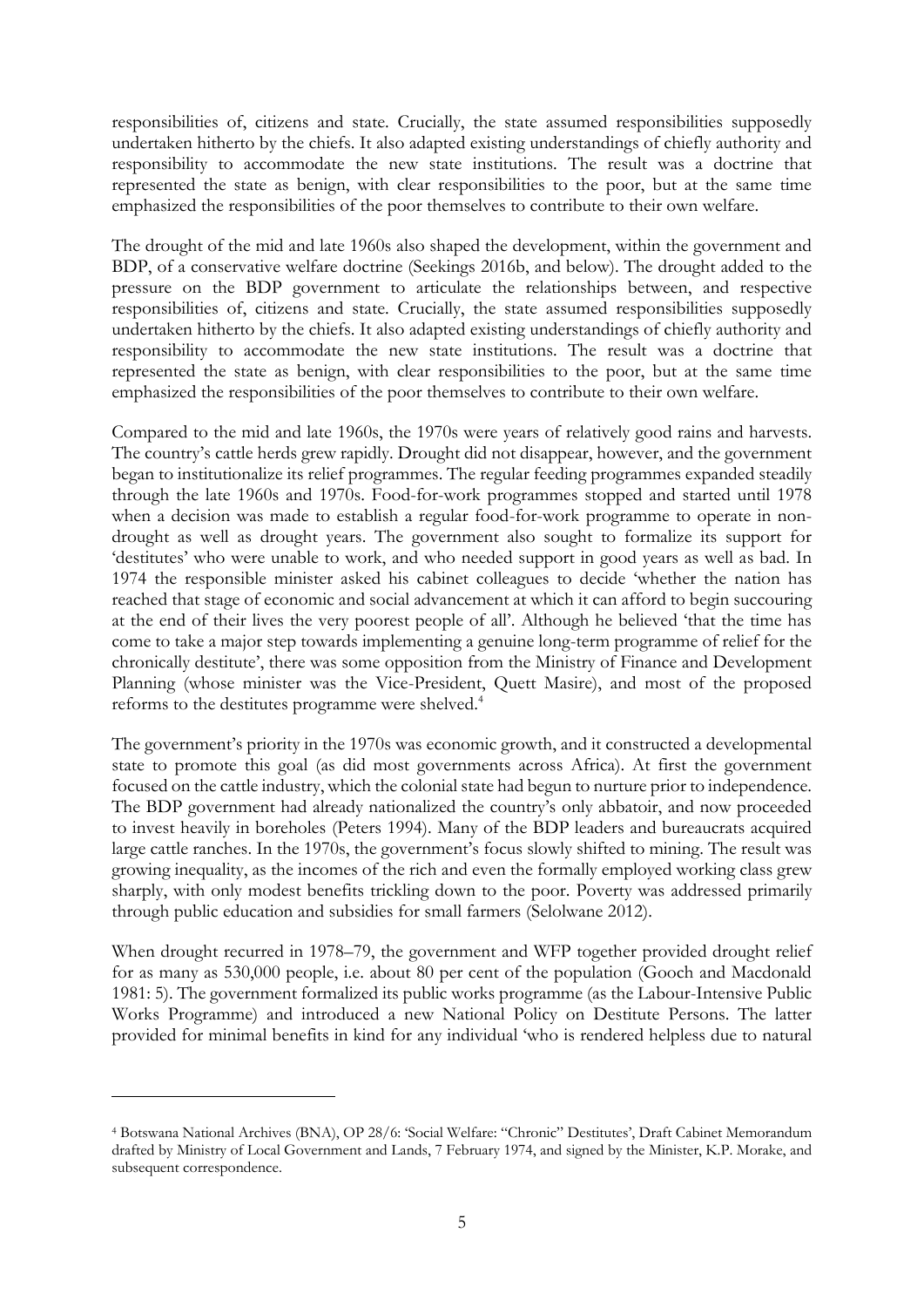disaster or temporary hardship', and had neither assets (with a limit of four cows) nor close kin to support them.<sup>5</sup>

When Seretse Khama died, in mid-1980, the state was massively involved in the decommodification of its citizens through providing a safety net that was wide—and very wide during times of extreme drought—but also parsimonious and paternalistic, providing benefits in kind, through workfare wherever feasible. This was a welfare state that insured its citizens against the risk (of drought) that was most pressing in a still largely rural society. This was *not* a welfare state that insured its citizens primarily against the risks associated with urbanization and industrialization. Drought intermittently pushed into poverty households that were headed by working-age, able-bodied adults. Food-for-work programmes providing rations for a single adult per household were intended to strengthen families, not compensate for family breakdown. At the same time, the state accepted responsibility for children and mothers and for 'destitute' people who were unable to work, but at minimal levels.

Khama was succeeded as president by his Vice-President (and Minister of Finance and Development Planning), Quett Masire. Masire himself seems to have been more concerned with growth and less with redistribution than Khama, but his first years in office were also ones of sustained drought, from 1981 to 1986. Arable production fell by two-thirds. Three hundred thousand cattle had died by 1984. The government responded by expanding its drought relief and recovery programmes: feeding programmes were extended to provide meals for school children over weekends and during school holidays; the public employment programme was expanded, and also introduced cash payments alongside food rations; and more generous food parcels were distributed to much larger numbers of 'destitutes'. Once again, more than half of the population benefitted from feeding programmes, including through the Labour-Intensive Public Works Programme (Botswana 1991: 452). As in the late 1980s, drought relief was followed by drought recovery efforts. These programmes were run through existing, largely bureaucratic structures, not by politicians. The 1985/86 Household Income and Expenditure Survey—conducted several years into the drought—found that the real incomes of the poorest households in rural areas had probably declined since the mid-1970s, but the fact that the observed decline was modest seemed to be 'an achievement to the credit of the government's drought relief policies' (Harvey and Lewis 1990: 282). Botswana's drought relief programme was widely acclaimed as a great success and a good example of the general dictum that democracies do not permit drought to lead to deaths on a large scale (e.g. Drèze and Sen 1989; Teklu 1995; De Waal 1997).

Under Masire (president until 1998) and his successor, Festus Mogae (president from 1998 to 2008), the BDP government continued to emphasize economic growth, but at the same time moved to 'institutionalize' further welfare provision in two respects: financial responsibility was transferred within the WFP to the government, and new policies were introduced to fill the holes in the existing safety net based on drought relief. In 1985, concluding their study of the drought relief programmes, Holm and Morgan (1985) had assessed that:

Drought relief is coming to assume a role in Botswana politics comparable to education and welfare in the industrialised countries. Indeed, it is already so popular that the leaders of the BDP have resisted pressures for cuts from bureaucrats. It will be difficult for the Ministry of Finance and Development Planning, which quite naturally concerns itself with balancing the budget, to find

 $<sup>5</sup>$  I have been unable to locate a copy of the actual policy. This summary is based on the description in the later, 2002,</sup> Revised National Policy (Botswana 2002) and in Gooch and Macdonald (1981).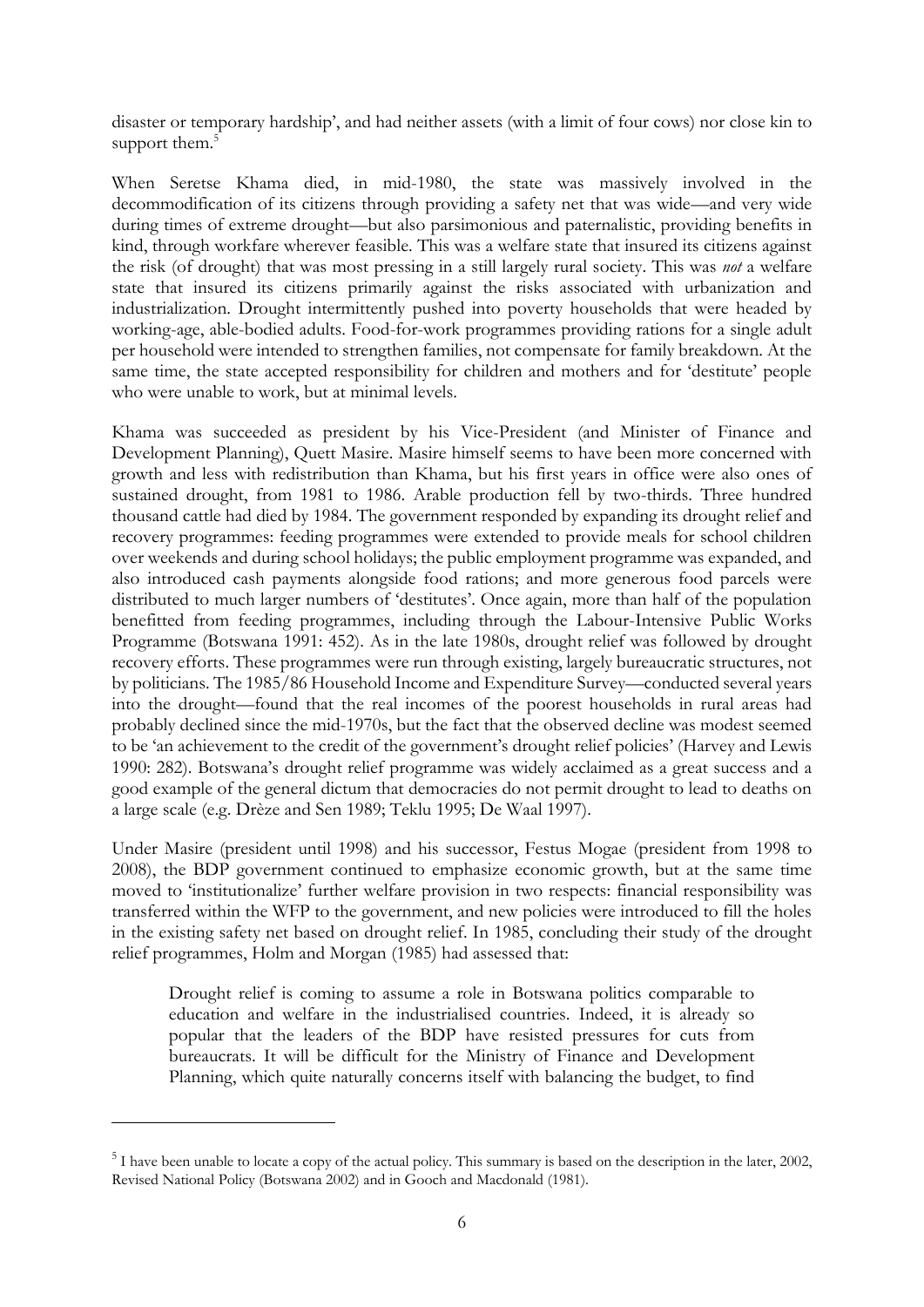a politically acceptable way of reducing the various relief programmes, once the drought is over. (Holm and Morgan 1985: 476)

Holm and Morgan were soon proved correct as the government not only prepared for further droughts but also moved to address more fully the challenge of chronic poverty. Old-age pensions were introduced in 1996, assistance for orphans soon after, and provision for 'destitutes' was reformed in 2002. By the early 2000s drought relief programmes had extended into a permanent welfare state, funded from domestic revenues, not from external aid or agencies.

The 1985/86 survey data revealed that poverty remained widespread and deep. Poverty persisted even in years of good rain, indicating 'a structural poverty problem' (Botswana 1991: 17). Government documents acknowledged that social justice required government action:

Government food aid, its drought relief and recovery programmes, and other aid measures targeted for the destitute are intended to supplement the incomes of the very poor in order to ensure that their disposable incomes, both cash and in kind, provide them with a minimum standard of living. (Botswana 1991: 33).

The government envisaged that 'existing assistance measures' would 'be consolidated into a simple, single-channel "safety net", based on strict eligibility criteria, for disadvantaged households', which could easily 'be expanded during drought to protect basic needs and the productive assets of vulnerable households' (Botswana 1991: 89).

Policy reform was driven in large part by the threatened (and finally effected) withdrawal of the WFP and ensuing transfer to the Government of Botswana of financial responsibility for drought relief and related welfare programmes. This required that the additional budgetary demands of drought relief and related programmes be anticipated, through advance financial and organizational planning. The WFP had raised with the Government of Botswana the issue of the transfer of financial responsibility as early as 1983, but the deepening and enduring drought meant that this was postponed. It was only in the early 1990s that agreement was reached over the phased withdrawal of the WFP (to be completed by 1997). A drought in 1992/93 was the last for which Botswana received WFP food aid.<sup>6</sup>

As the transfer of responsibility of feeding programmes from the WFP to the government's own budget became more imminent, the government was compelled to think more carefully about the design of its programmes. On the one hand, it was concerned not to perpetuate 'dependency', which might entail more precise targeting of some programmes. On the other, it was forced to consider which citizens were 'deserving', and especially which chronically poor citizens were deserving of support in non-drought as well as drought years. The result was not so much the institutionalization of welfare programmes as their reform through respecification.

The dilemma was set out explicitly in the 7<sup>th</sup> National Development Plan (NDP) (1991–1997). The plan recorded a strong commitment to social justice and concern over the decline of extended family support, envisaging a 'social safety net' and making specific budgetary provision for childcare (Botswana 1991: 386). Here the government faced the dilemma: 'The major challenges Government faces is to ensure that the temporary reliance of vulnerable groups on drought relief does not become a permanent dependency' (Botswana 1991: 389). Across most of Africa, postcolonial governments were wary of encouraging laziness and 'dependency' by providing overly generous assistance ('handouts') to households with able-bodied, working-age adults. Khama,

<sup>6</sup> Emergency Operation 5060 on top of the ongoing feeding programmes 324 EXP IV and V.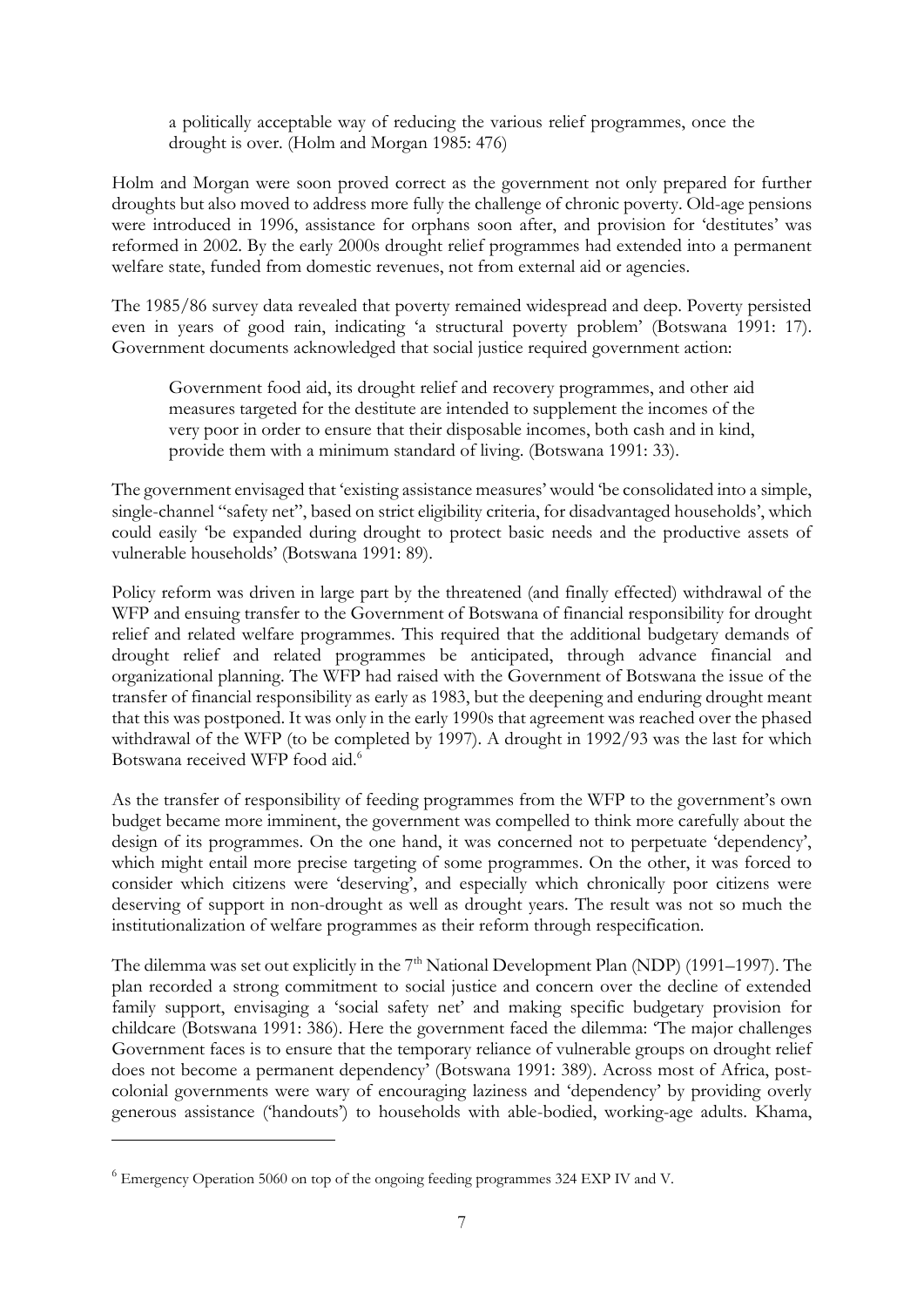Masire, and the BDP emphasized the importance of 'self-help' and 'self-reliance', and the need to balance individuals' responsibility to work with the government's responsibility to provide for those who were unable to support themselves (Seekings 2016b). Feeding programmes for children and other 'vulnerable' groups were less controversial, although there was some discussion over the scope of the programmes and especially whether they needed to be better targeted on the poor. The government took over full financial responsibility for these from the WFP in 1997. Provision for 'destitutes', on the other hand, had always been more controversial. The government did nudge up the value of the benefit, from a paltry Pula30/month to an only slightly less paltry Pula45/month in 1990 (Botswana 1991: 389). The big question, however, was whether there were specific groups of people for whom the destitutes policy was no longer adequate.

The most pressing group of chronically destitute were the elderly. Hitherto, Botswana's safety nets were based on the assumptions that most elderly people either supported themselves or were supported by their kin and the small number of exceptions was covered adequately by provision for 'destitutes'. Social and economic change made both assumptions doubtful. In April 1988, after years of drought, one of the appointed BDP Members of Parliament, proposed the motion 'that this Hon[ourable] House requests Government to introduce old age pensions'. The motion was supported by MPs from both the BDP and opposition parties.<sup>7</sup> The only response from the government, however, was a research programme launched by the Ministry of Health, resulting in a workshop in Gaborone in 1993 (see Bruun et al. 1994). The research confirmed that many elderly people—especially widows—were impoverished, without sufficient support from children or destitute relief. Elderly people told researchers that 'our children do not seem to care much about us; we are forced to sit back and wait for any form of relief, hoping that the Government has also not forgotten us'. But the government apparently also 'does not know that old people exist' (Ngome 1994: 105–6). Following the 1993 workshop, an inter-ministerial working group was reportedly set up to continue discussions over ministerial responsibilities to address the challenge of poverty among the elderly. The prospect of competitive elections in October 1994 seems to have provided additional impetus. The BDP manifesto for the 1994 elections included the promise at least to 'study the feasibility and the affordability of an old age pension scheme' (BDP 1994: 19, para 13.3). Following the elections, in April 1995, Masire declared the country to be droughtstricken again—and without the prospect of WFP support.

It came as a surprise, however, when the Minister of Finance and Development Planning (and Vice-President), Festus Mogae, announced in his budget speech in February 1996 that noncontributory old-age pensions would be introduced.<sup>8</sup> In his memoirs, published a decade later, Masire wrote that the BDP was aware that 'traditional' support systems were withering, especially in the towns, and poverty was growing among the elderly. 'We discussed the idea of an old age pension scheme for many years', he wrote; 'By 1996, we felt that we had enough revenue coming from diamonds, and those funds belonged to all Batswana. So we discussed it and decided to go ahead' (Masire 2006: 234).

The old-age pension programme and the assumption of responsibility for feeding programmes cost close to 1 per cent of GDP. This level of expenditure would have been a massive outlay for many African countries, but for Botswana it was less than the government was spending on drought relief and recovery much of the time. Moreover, at the time, public finances seemed buoyant. Former Deputy-Minister of Finance and long-time cabinet member David Magang later accused Masire of profligacy as a minister, throwing money away (Magang 2008: 475). The  $8<sup>th</sup>$ 

<sup>7</sup> *Hansard*, Parliament of the Republic of Botswana, 8 April 1988, pp.971–8.

<sup>8</sup> Masire had not mentioned pensions in his presidential address the previous November: *Hansard*, 6 Nov 1995, pp.4– 15.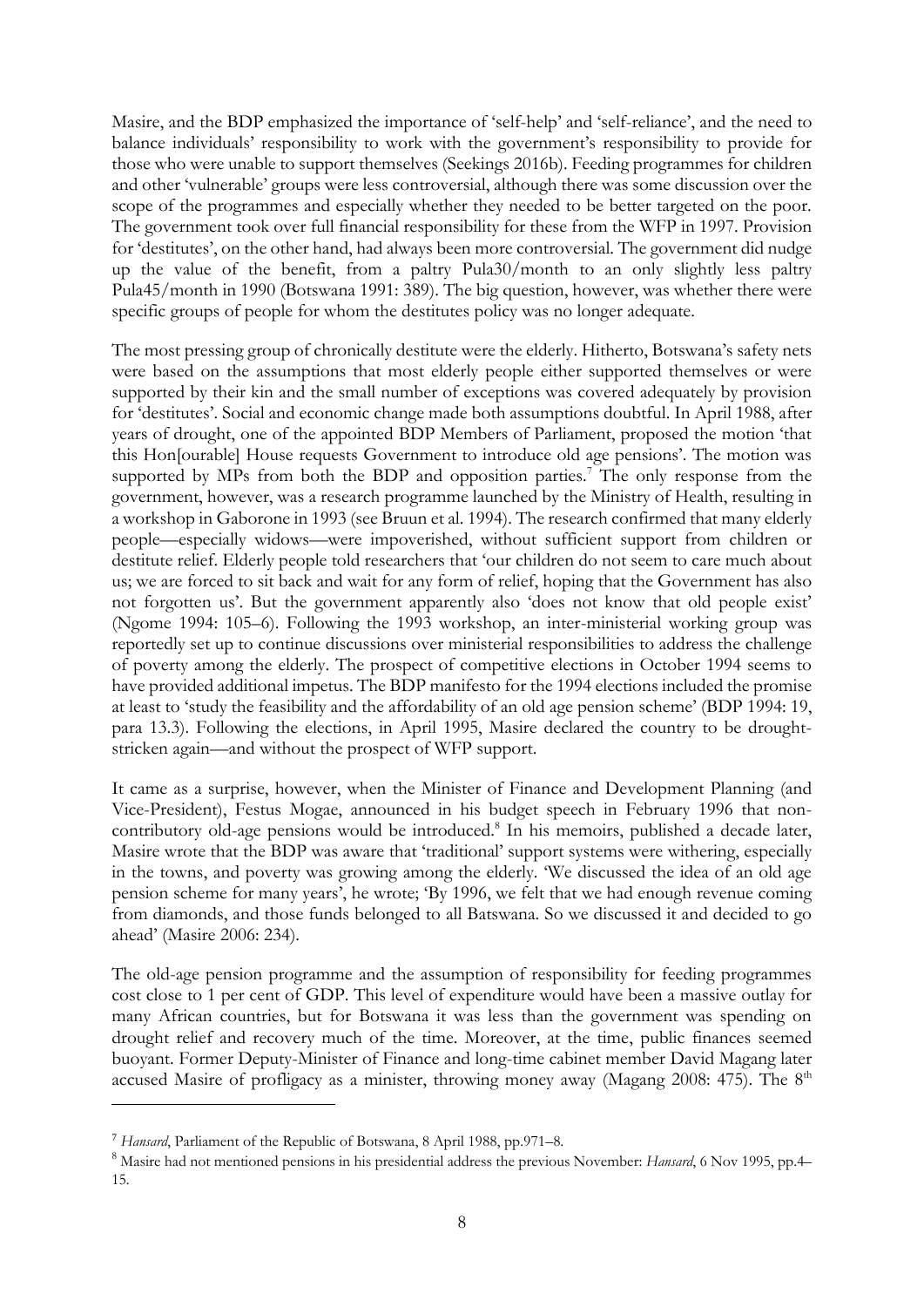NDP (1997/98–2002/03) forecast budget surpluses, with rising revenues outpacing the rising expenditure. But if the economy grew more slowly than forecast but public expenditure grew rapidly, then budget deficits would ensue (Botswana 1997a: 69–71). It turned out that the economy grew faster than expected. Nonetheless, the rapid increase in public expenditure did lead to budget deficits in 1998/99 (of Pula 1.4 billion, i.e. more than 6 per cent of GDP), 2001/02 and 2002/03 (Botswana 2003: 35–39). Increased domestic expenditure on welfare programmes contributed to these budget deficits, although the growth of total expenditure was driven primarily by the public sector wage bill (Seekings 2017).

Orphans comprised a second category inadequately covered by destitute relief. The Ministry of Local Government was tasked with keeping a register of orphans and providing them—and their foster families—with necessary food and other benefits in kind (such as school uniforms). As the number of orphans grew, due primarily to AIDS, the ministry was unable to cope. By 1998 it was thought that less than one-half of all orphans were registered (Botswana 1999: 26). In 1999, the government approved a short-term Plan of Action for Orphans, which provided for the appointment of dedicated child welfare officers and committees, and initiated a new Orphan Care Programme (OCP) to take orphans off general destitute relief. Through the 2000s there were about 50,000 orphans being supported under this programme. Although there were fewer beneficiaries than there were old-age pensioners, the cost of the food basket for orphans (and their foster families) was much higher than the value of an old-age pension, which meant that the total cost of the OCP was about the same as the total cost of the old-age pension scheme.

The initiation of new, dedicated programmes for the elderly and orphans and perhaps also the onset of yet another drought in 2001 (lasting until 2004) prompted reform of the destitutes policy in 2002—despite the state's continuing budget deficits. The new policy defined more clearly 'permanent' 'destitutes' (comprising primarily the disabled) and 'temporary' 'destitutes' (resulting from drought or the death of or desertion by a breadwinner). Special provision was made for 'needy children' (other than orphans, who were covered by the OCP). The Revised Policy raised the value of the food basket and introduced for the first time a modest cash benefit on the grounds that 'destitutes' needed cash (for items such as toothpaste and paraffin) as well as food rations. The 2002 Revised Policy was more generous, but it remained highly moralistic, based on an understanding of destitution that encompassed a failure to take advantage of opportunities to improve one's life. The policy identified the 'responsibilities' of the destitute, and specified appropriate actions to be taken if 'destitutes' 'flouted' these responsibilities (Botswana 2002: 11– 12).

There are no good data on precisely what proportion of the population benefitted from the various government programmes. Seleka et al. (2007) report that, one in three households was receiving support from one or other programme as of 2002/03, but this figure seems to have excluded school feeding programmes. By 2009/10, the proportion had risen further. Although only about 10 per cent of the population benefitted directly from cash (or 'near-cash') programmes, many of these supported large households, so the proportion of *indirect* beneficiaries was much larger. An even larger number of individuals benefitted from feeding programmes: Given some overlap between programmes, it is likely that approximately one-quarter of the total population benefitted from school meals, and a similar proportion directly from other programmes. It is probably true that a large majority of households benefitted from one or other government welfare programme. Cash benefits remained parsimonious, however, especially in comparison with neighbouring South Africa.

The government remained torn between its formal commitment to providing a thorough safety net and anxiety about expanding it too far and too fast. The tension was especially evident with respect to provision for children. In neighbouring South Africa, the government introduced in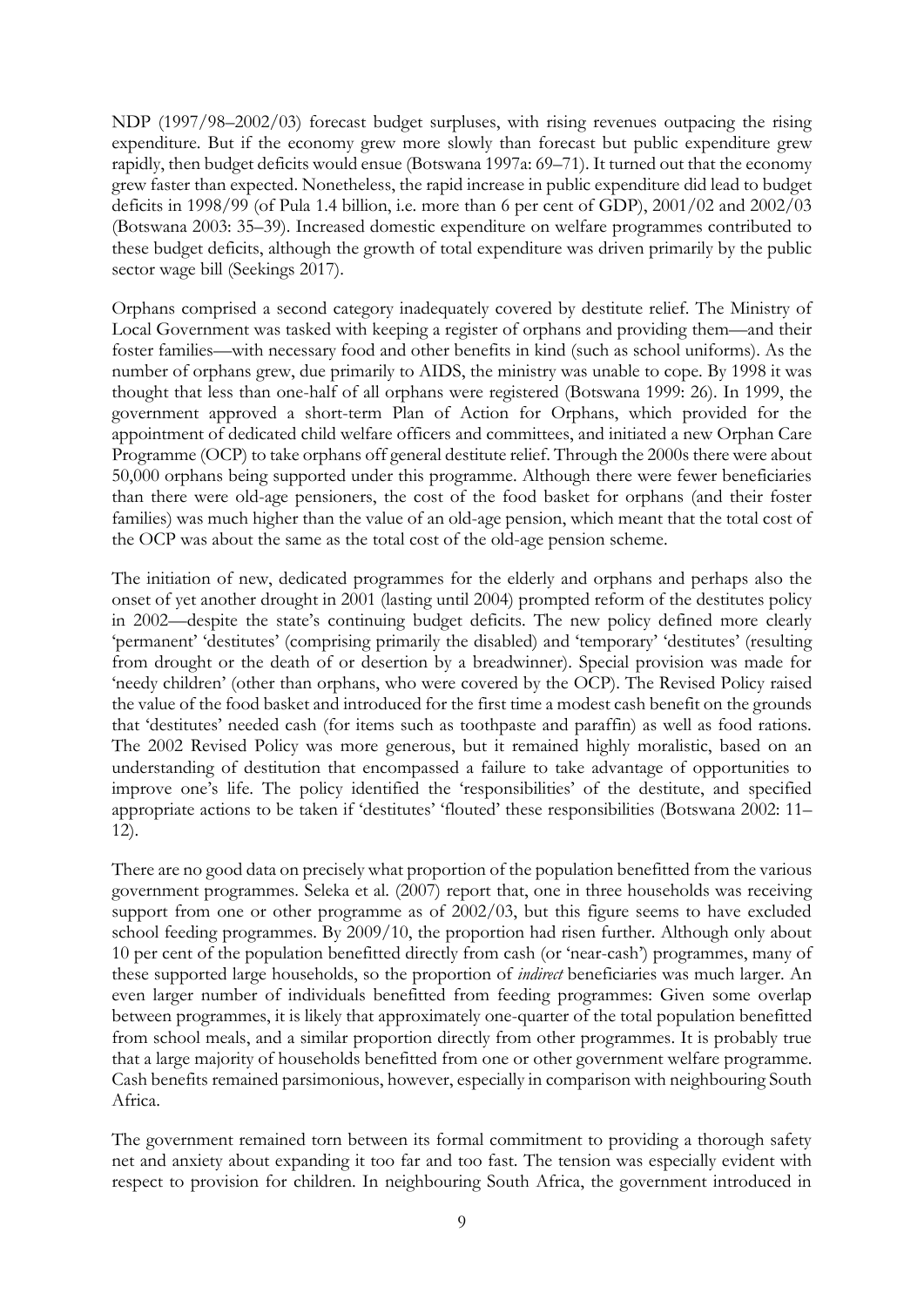1998 a CSG that paid modest cash benefits, subject to a means test, and initially only for children to the age of seven. The means test was set at quite a high-income level, however, and the age threshold was raised repeatedly, eventually to the age of eighteen. Even though the South African government resisted proposals for a more rapid expansion, the cost of the programme rose from less than 0.2 per cent of GDP at the outset to 1.2 per cent of GDP by 2009 (Seekings 2016c). In Botswana, provision for orphans was expanded in the mid-2000s, and the cost of the OCP did rise to 0.2 per cent of GDP by 2012/13 (BIDPA and World Bank 2013). But this was a fraction of the cost of the South African CSG. If the costs of the school and vulnerable group feeding programmes are added, the total cost of support for children and mothers in Botswana came to only 0.7 per cent of GDP in 2012/13 (BIDPA and World Bank 2013)—i.e. approximately onehalf of the total share of GDP spent on child-oriented social assistance in South Africa.<sup>9</sup>

When, in 2010, a team of consultants (from the UK and Botswana) proposed a broader child grant along South African lines, costing approximately the same as the South African CSG, the government of Botswana demurred. The plan was reportedly supported by bureaucrats in the Ministry of Local Government but was shot down by politicians on the grounds that it would encourage dependency and laziness.<sup>10</sup> In 2013, the World Bank (together with BIDPA) proposed replacing the existing Destitute and Orphan Care Programmes with a new means-tested Family Support Grant (FSG). The FSG would pay a cash benefit of P85 per capita per month (equivalent to P340 for an average family of four) to all families living in absolute poverty who were not reached by other programmes (BIDPA and World Bank 2013: 73–6). The government of Botswana was apparently not persuaded.

One programme that did see significant reform—or at least repackaging—was workfare. Another review of Destitute Policy, in August 2008 recommended (again) that able-bodied 'destitutes' should be enrolled in workfare.<sup>11</sup> This required that the workfare programme be extended to all parts of the country where there were (able-bodied) 'destitutes' and at all times (not only during drought). The former Labour-Intensive Public Works programme was renamed the *Ipelegeng* programme, became permanent rather than intermittent, and poverty- rather than droughtfocused, from 2008/09 (see Hamer 2016).

The government seems to have contemplated but had neither the courage nor conviction (nor incentives, as we shall see) to reel in the welfare state. A review of Botswana's social welfare programmes in 2007 warned that further increases in expenditure were not sustainable and recommended more targeting (Seleka et al. 2007), but the government rejected the introduction of means tests for old-age pensions and orphan benefits.<sup>12</sup> In his 2010 budget speech, the Minister of Finance warned that the number of people receiving assistance was 'economically unsustainable'.<sup>13</sup> As of 2009/10, Botswana's various social assistance programmes were costing a total of about 1.9 per cent of GDP (BIDPA and World Bank 2013: 42), which was less than in

<sup>&</sup>lt;sup>9</sup> In addition to the CSG, South Africa paid grants to foster parents who had adopted children and to the caregivers for disabled children.

<sup>&</sup>lt;sup>10</sup> I am grateful to Isaac Chinyoka for this information.

<sup>&</sup>lt;sup>11</sup> 'Budget speech 2010' (presented by O.K. Matambo), *Hansard*, Monday 8<sup>th</sup> Feb 2010.

<sup>&</sup>lt;sup>12</sup> 'Budget Speech 2007' (presented by B. Gaolathe),  $5<sup>th</sup>$  February 2007; accessed from [http://www.gov.bw/globalassets/po/budget-speech2007.pdf.](http://www.gov.bw/globalassets/po/budget-speech2007.pdf) 

<sup>&</sup>lt;sup>13</sup> 'Budget Speech 2010' (presented by O.K. Matambo), *Hansard*, Monday 8<sup>th</sup> Feb 2010.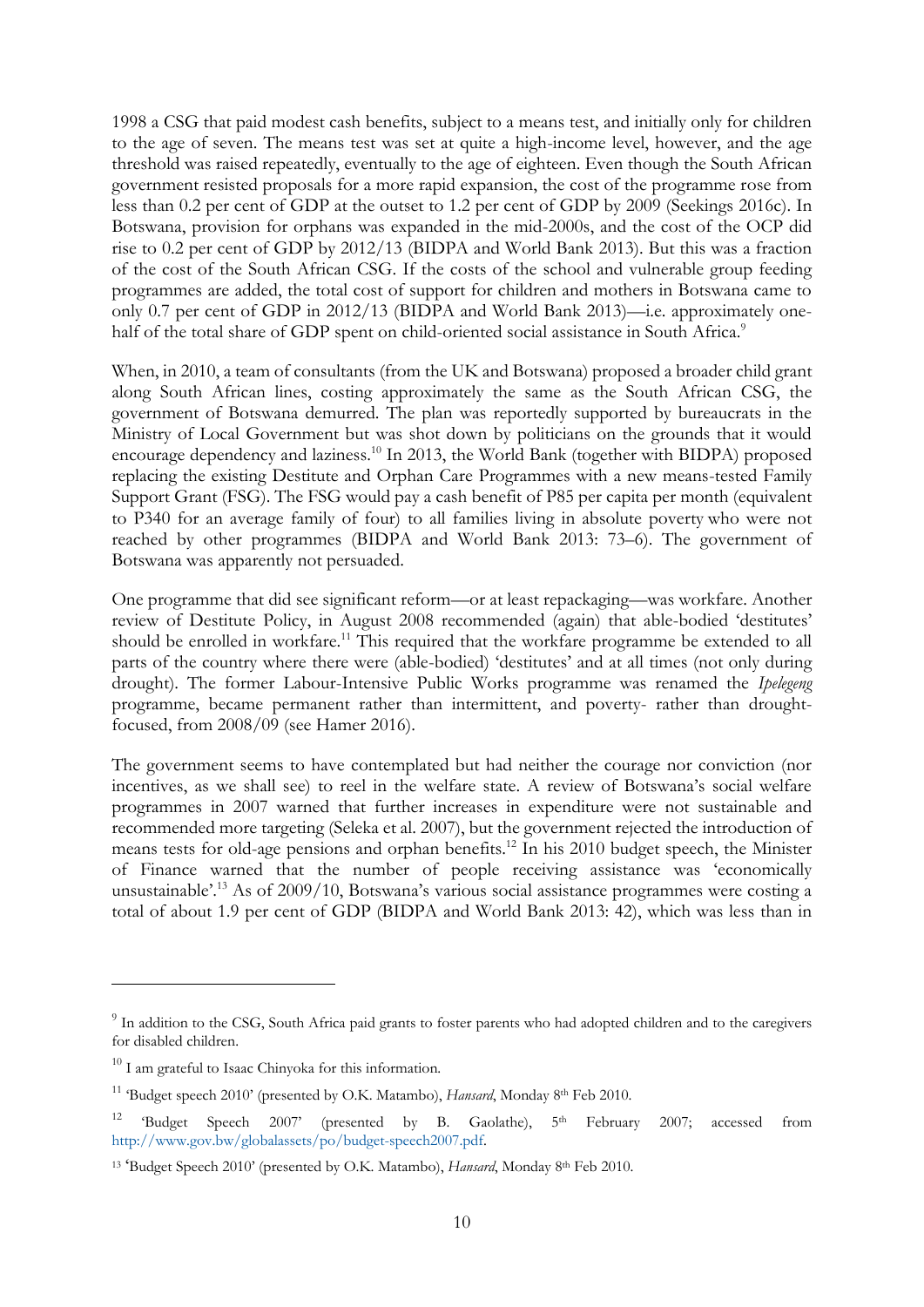South Africa but more than in most African countries.<sup>14</sup> The World Bank and their local partner BIDPA seem to have assessed that this was too much, and recommended stricter targeting and less generous benefits.

The expansion and institutionalization of the welfare state in Botswana was possible because rapid economic growth generated rising public revenues. The welfare state was 'necessary' to ensure that the benefits of growth were shared across the whole population. Economic growth may have been exceptional: GDP per capita was fourteen times higher in real terms in 2008 than it had been at independence. But this economic growth did not eliminate poverty. Even with an expanding welfare state, 19 per cent of the population fell below the national poverty line in 2009/10, and the poverty gap remained large in relation to the resources spent on safety net programmes.

## **4 Social change, Tswana culture, and the ideology of the BDP**

Economic growth fuelled social and economic changes that contributed to the perception that welfare programmes were necessary. Urbanization was the most obvious trend. The urban population grew from less than 10 per cent of the national population in 1971 to 57 per cent in 2006 (Botswana 1997a: 13; 2009: 20). Poverty, however, remained highest in rural areas, and was concentrated among households and individuals who lacked skills, had insufficient access to land and cattle to farm, and were without kin to support them. A rising proportion of rural households had no cattle, little or no land, and weak or no kin or other networks through which they could claim support. Poverty was thus the result of deagrarianization rather than urbanization.

As early as 1977/78, a year of reasonable rain and production, one survey found that only 7 per cent of households were able to meet their food needs through their own production. Almost all households were dependent on other sources of food, especially income from waged work, whether as migrants in neighbouring South Africa (in the mid-twentieth century) or within Botswana itself (in the later part of the century) (Vierich and Sheppard 1980: 50). The simplest measure of deagrarianization in Botswana is the declining proportion of households, including of households in rural areas only, who had access to cattle, whether through ownership or some kind of lease arrangement (including *mafisa*, i.e. the traditional system of loaned cattle). In the 'traditional' agricultural sector, i.e. excluding about five hundred large commercial farms, 32 per cent of farming households had no cattle in 1981. By 1995, this proportion had risen to 49 per cent (Botswana 1997a: 227–8).

A social aspect of deagrarianization was the shrinkage of kinship obligations. The official narrative of Tswana culture emphasizes the extended family. In 1970, for example, then Vice-President Masire praised the 'African extended family … with its built-in system of social security' as 'an invaluable institution'. He warned that, 'if the extended family system were to disintegrate we would all be the losers'. He continued to laud 'the traditional system of sharing natural resources of water and grazing, and land generally' for providing 'a sound basis on which to build a just and egalitarian society'.<sup>15</sup>

<u>.</u>

<sup>&</sup>lt;sup>14</sup> BIDPA's reported total for 'safety net' expenditure also included expenditure on scholarships, and then compared this inflated total with totals from other countries that excluded comparable public expenditure on education (BIDPA and World Bank 2013: 32). This is misleading.

<sup>15</sup> In *Development in Botswana*, quoted in Kooijman (1978), p.212.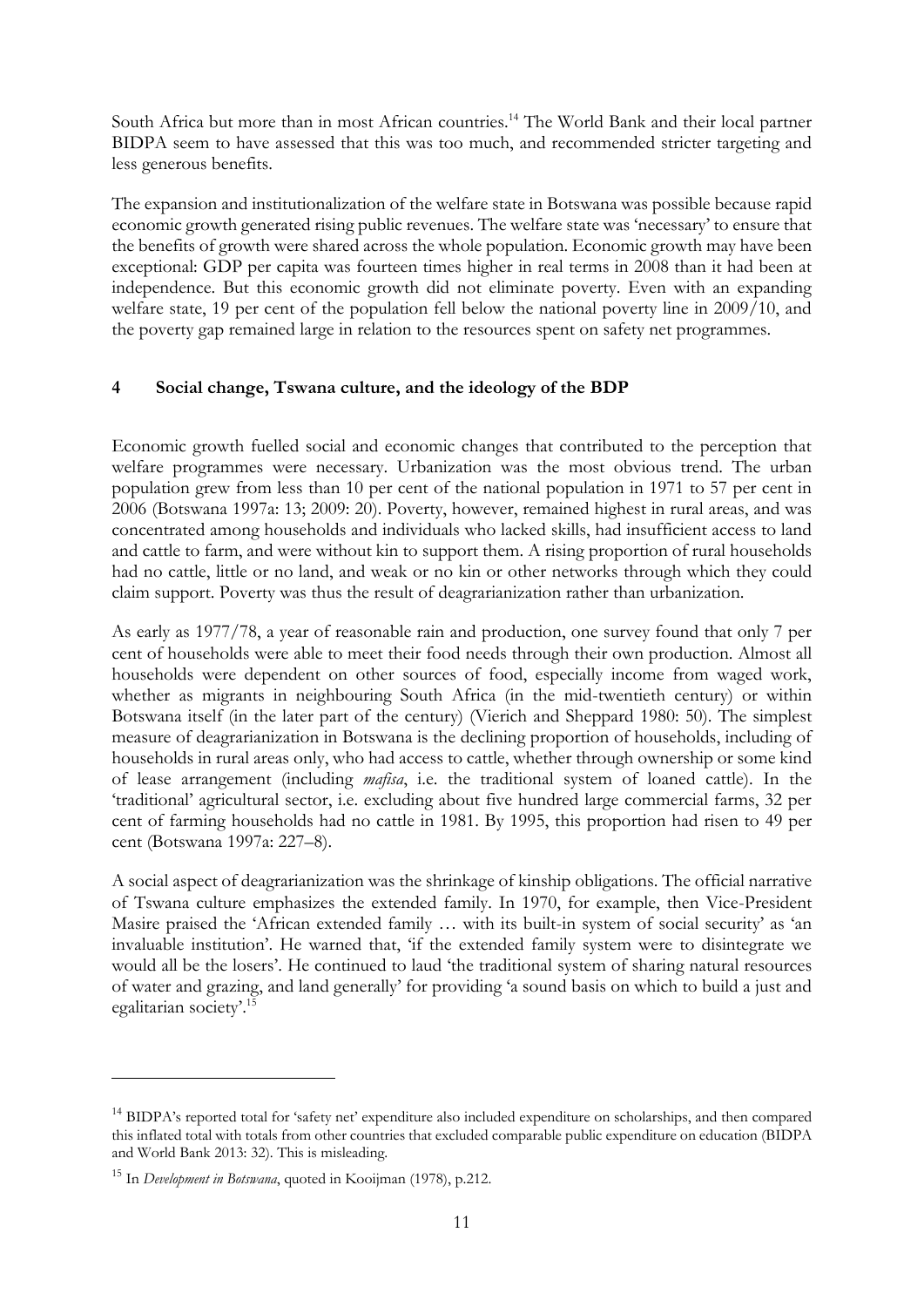Contemporary ethnographic studies reported, however, that the extended family system was threatened by the rise in individualism and decline in perceived obligations towards kin, including even parents. Kooijman (1978), who conducted research in the early 1970s, reported a decline in the former practice of young men ploughing for their parents. She illustrates this with a discussion of one poor family, whose kin were not prepared to support them except in return for work. A wealthy kinsman told Kooijman that 'I cannot give him food without him or his family working for us. My wife could never agree to a free gift of corn. She would ask me what I am doing by giving food to "lazy" people'. Perhaps, in part in consequence, poor people were often ashamed to ask for help (Kooijman 1978: 234–5). Colclough and McCarthy (1980) summarized that 'it is generally believed that [the] traditional methods of security [against drought] are now breaking down'; chiefs no longer organized tribal stores of food, the expansion of cattle grazing had pushed away the wildlife herds that had previously been hunted in times of drought, rising numbers of households had no cattle, which meant they had nothing to sell during drought, and the *mafisa* system was in decline (Colclough and McCarthy 1980: 111–14).

Increasingly, government officials recognized that the extended family system was disintegrating. The 7<sup>th</sup> NDP acknowledged that the traditional extended family system was breaking down (Botswana 1991: 18). This recognition facilitated the expansion of public provision. Evidence on social change was presented at the 1993 workshop on the poor elderly. In the parliamentary debate on the old-age pension in 1996, an opposition MP recalled that:

before independence, the sense of communal obligation was very strong as the care of the aged, orphans and the disabled was voluntarily undertaken by relatives under the system of extended family. Now, today, as you are all aware, that sense has now died. What remains is the sense of everybody for himself and God for us all. <sup>16</sup> Kooijman (1978: 212)

The BDP government's response to the persistence of poverty amidst social change was shaped by its understanding of Tswana culture and its paternalistic but conservative ideology. From the mid-1960s, the BDP sought to appropriate traditions of responsibility. The official narrative of Tswana culture places a very heavy emphasis on tradition, more explicitly than most other national cultures in East and Southern Africa. According to this narrative, chiefs had clear responsibilities for the poor. In the case of the Batawana, when the chief (*kgosi*) was installed, he was told:

*Morafe wa gago ke oo O babalele Ke wena ramasiela, ke wena rabahumanegi Kgosi ke kgosi ka batho*.

-

Translated: 'There is our nation, care for it, you are the father of the orphans and the poor, the king is the king by the grace of the people' (Tlou 1998). The BDP was led by a traditional leader (Seretse Khama, who had effectively been deposed as chief of the BaNgwato after marrying a British woman), but was nonetheless a 'grand coalition' of the modernizing, educated 'new men' who became commercial cattle farmers, embraced liberal democracy and removed many of the powers of chiefs (Gillett 1973; Parson 1984; Parsons 1988; Tlou et al. 1995; Samatar 1999; Sebudubudu with Molutsi 2009). The BDP was not a broad-based nationalist movement, nor was it led by a natural ideologue (such as Nyerere, in Tanzania, or some of the leaders of rival political parties in Botswana).

<sup>16</sup> BNF MP for Kanye, Mr S. Gabathswane. *Hansard*, Thursday 15 Feb 1996, p 95.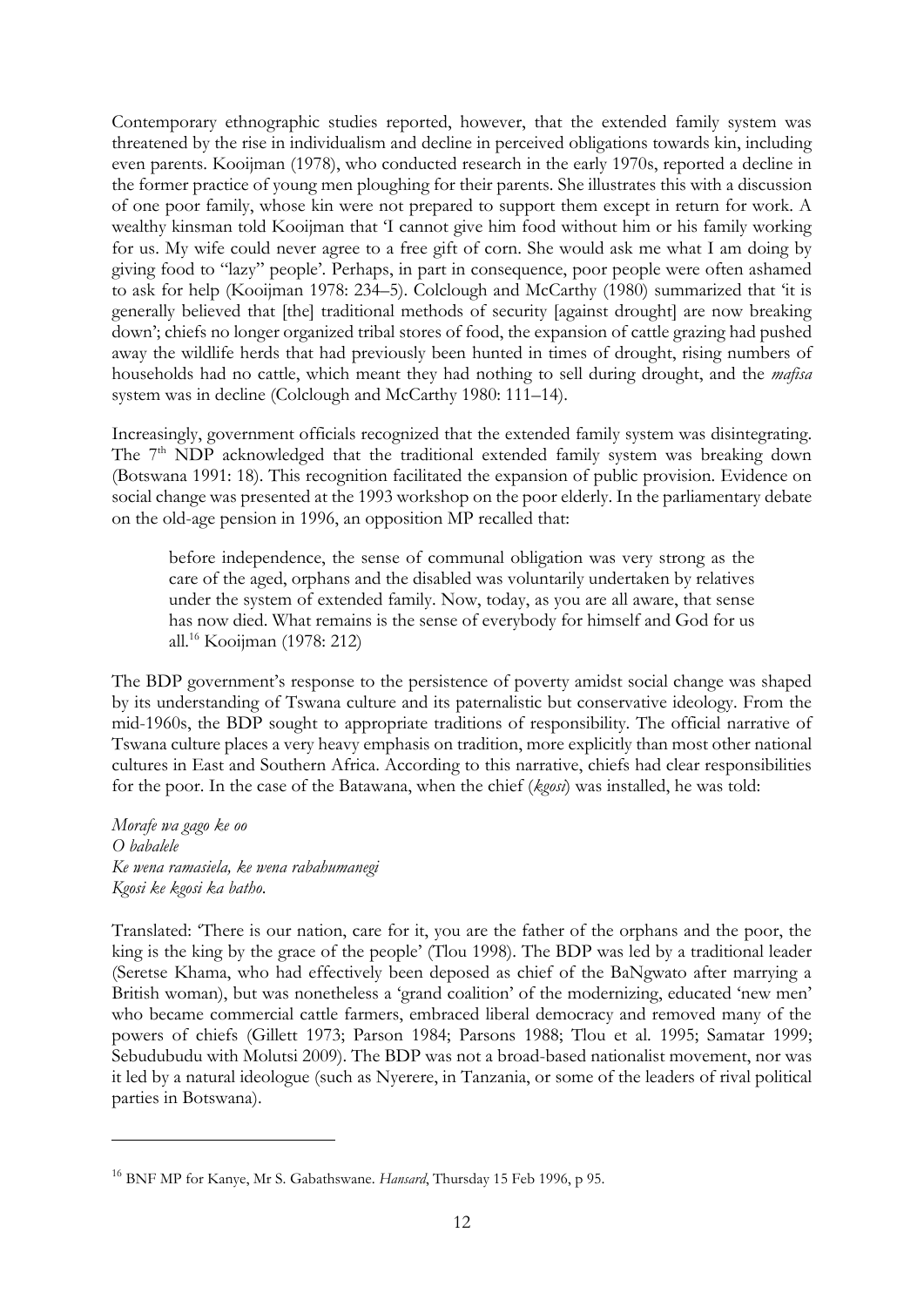Formed to negotiate independence, and having won an overwhelming majority in the preindependence elections, the BDP had to define an ideology setting out the relationships between the new (BDP-run) state and its citizens. In the late 1960s and early 1970s, Khama, Masire and the BDP, with the assistance of their mostly expatriate scriptwriters, crafted conservative doctrines of government, growth, and welfare. These doctrines were shaped profoundly by the drought and ensuing destitution and poverty that accompanied independence and the government's determination to transfer powers from the chiefs to the new state. With respect to welfare specifically, the result was a doctrine with four key elements:

- An idealization of rural society, wariness of social change and distaste for urban life.<sup>17</sup>
- An emphasis on 'self-help' and hostility to 'dependency' on the charity of the state.
- The goal of social harmony despite inequality.

<u>.</u>

• The sharing of responsibility between individuals and the state.

Khama and the BDP identified four 'fundamental principles' that would guide our National Development', each of which was said to be rooted in Tswana tradition: democracy (*puso ya batho ka batho*), development (*ditiro tsa ditlabalolo*), unity (*popagano ya sechaba*), and self-reliance (*ipelegeng* or *boipelego*). These were united in the Tswana concept of *kagisano*, which was usually translated as 'unity, peace, harmony and a sense of community' (Gulbrandsen 2012; Seekings 2016b). Whilst the BDP sought to appropriate tradition, its leaders were not traditionalists. They did not, for example, promote traditional clothing or rituals (Gulbrandsen 2012: 192).

BDP leaders were liberal in their preference for markets over the state and were conservative on many social issues (including both the family and sex), but saw the state and society as having responsibilities for the poor. These responsibilities were shared with the poor themselves: The poor had a responsibility to work hard and take advantage of whatever opportunities were open to them; they should not rely on government 'handouts'. Improved productivity was always to be preferred to welfare. Khama and Masire were insistent that theirs was not a socialist ideology (Khama 1970; Masire 1989, 1994, 2006). At the end of Masire's presidency, the BDP's ideology was rearticulated in *Vision 2016* which invoked the four 'national principles' underpinning the country's development plans, i.e. democracy, development, self-reliance, and unity. It then added a fifth principle: the Tswana concept of '*botho*':

This refers to one of the tenets of African culture—the concept of a person who has a well-rounded character, who is well-mannered, courteous and disciplined, and realises his or her potential both as an individual and as a part of the community to which he or she belongs. '*Botho'* defines a process for earning respect by first giving it, and to gain empowerment by empowering others. It encourages people to applaud rather than resent those who succeed. It disapproves of antisocial, disgraceful, inhuman and criminal behaviour, and encourages social justice for all. '*Botho'* as a concept must stretch to its utmost limits the largeness of

<sup>&</sup>lt;sup>17</sup> We in the BDP were also concerned about the drift to towns for social reasons. In the rural areas, people had a traditional way of making a living and carrying on with their lives. In the cities, they either got a job or they just become lost souls. The traditional safety nets—going to live at your uncle's place, or borrowing oxen from someone else to plough your lands if you had no oxen—had no parallel in the towns. We talked about it in cabinet; we talked about it in party meetings; and we talked about it in parliamentary caucuses. It was very much a part of our thinking as we developed our economic policies.' (Masire 2006: 217)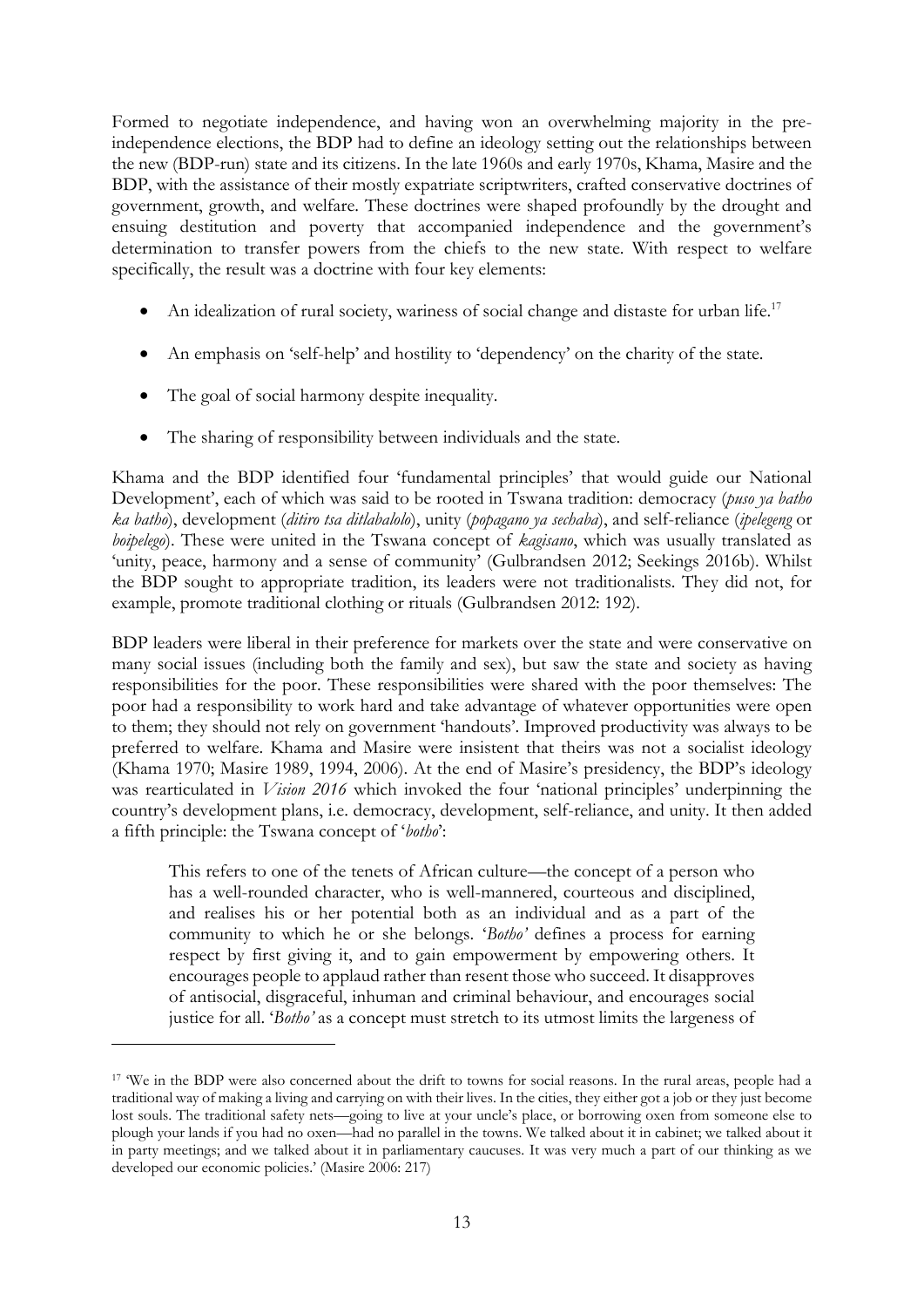the spirit of all Batswana. It must permeate every aspect of our lives, like the air we breathe, so that no Motswana will rest easy knowing that another is in need. (Botswana 1997b: 2)

Together, these five principles should promote 'social harmony' (*kagisano*). There was a clear, implicit commitment to social justice. Botswana would become 'a compassionate and caring society, offering support and opportunity to those who are poor, and including *all* people in the benefits of growth' (Botswana 1997b: 8, emphasis in original). Poverty would be halved by 2007, and absolute poverty would be eliminated by 2016. This would be achieved primarily through economic growth and the provision of opportunities, but 'there will be a social safety net for those who find themselves in poverty for any reason (Botswana 1997b: 9). At the same time, Botswana should worry about the 'deterioration of national values'. In a section on the '"give me" attitude', *Vision 2016* insisted on the importance of avoiding 'a culture of dependency' (Botswana 1997b: 25).

Under Festus Mogae, a professional economist who became Vice-President and Minister of Finance and Development Planning before succeeding Masire as president in 1998, even heavier emphasis was placed on the importance of a balance between public and individual responsibilities. He affirmed repeatedly his commitment to tackling the challenges of poverty and unemployment, but saw this in terms of 'mutual social responsibility'. 'National development', he explained in his budget speech in 1993, was 'a cooperative endeavour, and we must all play our part'. Mutual selfresponsibility meant 'that self-reliance takes precedence over appeals to Government for assistance'.<sup>18</sup> In the first BDP election manifesto under his leadership, Mogae called for 'selfreliance as opposed to a dependency syndrome' (Mogae 1999). Mogae emphasized also the importance of fiscal responsibility. 'We are all aware that resources are scarce and have alternative or competing uses', he lectured parliament in 1996; 'devoting more resources in one area will usually involve withdrawing some resources from another area. The essence of the economic policy-making is therefore trying to make the "right" choices or strike the right balance'. In the face of trade-offs, he said, the government sometimes has to make unpopular decisions, and resist populism. <sup>19</sup> Mogae assumed the presidency just when the government began to experience fiscal difficulties, and his speeches reflected the imperative of austerity. But they were rooted in doctrines articulated under his predecessors Khama and Masire.

The BDP leadership was resolute in its hostility to dependency (on 'handouts'). Gulbrandsen (2012), who conducted his original research in the late 1970s, reports that 'in private conversations politicians and bureaucrats consistently emphasized the danger of providing too many direct subsidies for the poor people, these being, in their view, likely to encourage laziness' (Gulbrandsen 1996: 367). The term 'dependency' seems to have appeared in documents in about 1980, and was prominent in BDP and government documents from the mid-1980s (see, for example, the  $6<sup>th</sup>$ NDP—Botswana 1985: 20–21). Magang writes that the culture of dependency and entitlement emerged after Khama's death (in 1980) (Magang 2008: 402, 470). The spectre of dependency haunted BDP and government documents through the 1990s (see, for example, the  $7<sup>th</sup>$  NDP— Botswana 1991: 33, 385, 389) and 2000s.

Gulbrandsen (2012) wonders what effect the (generally) paternalistic, modernizing state has had on the subjectivities of its citizens. He concludes that 'it seems reasonable to maintain that the

<u>.</u>

<sup>&</sup>lt;sup>18</sup> *Hansard*, vol.110, part 1, Monday 8 Feb 1993, p4. See also the BDP's 1994 election manifesto.

<sup>19</sup> Mogae, budget speech, *Hansard*, Monday 12 Feb 1996, pp.4–23. See also Mogae's final presidential State of the Nation address to parliament in 2007, reproduced in Grant (2012: 84).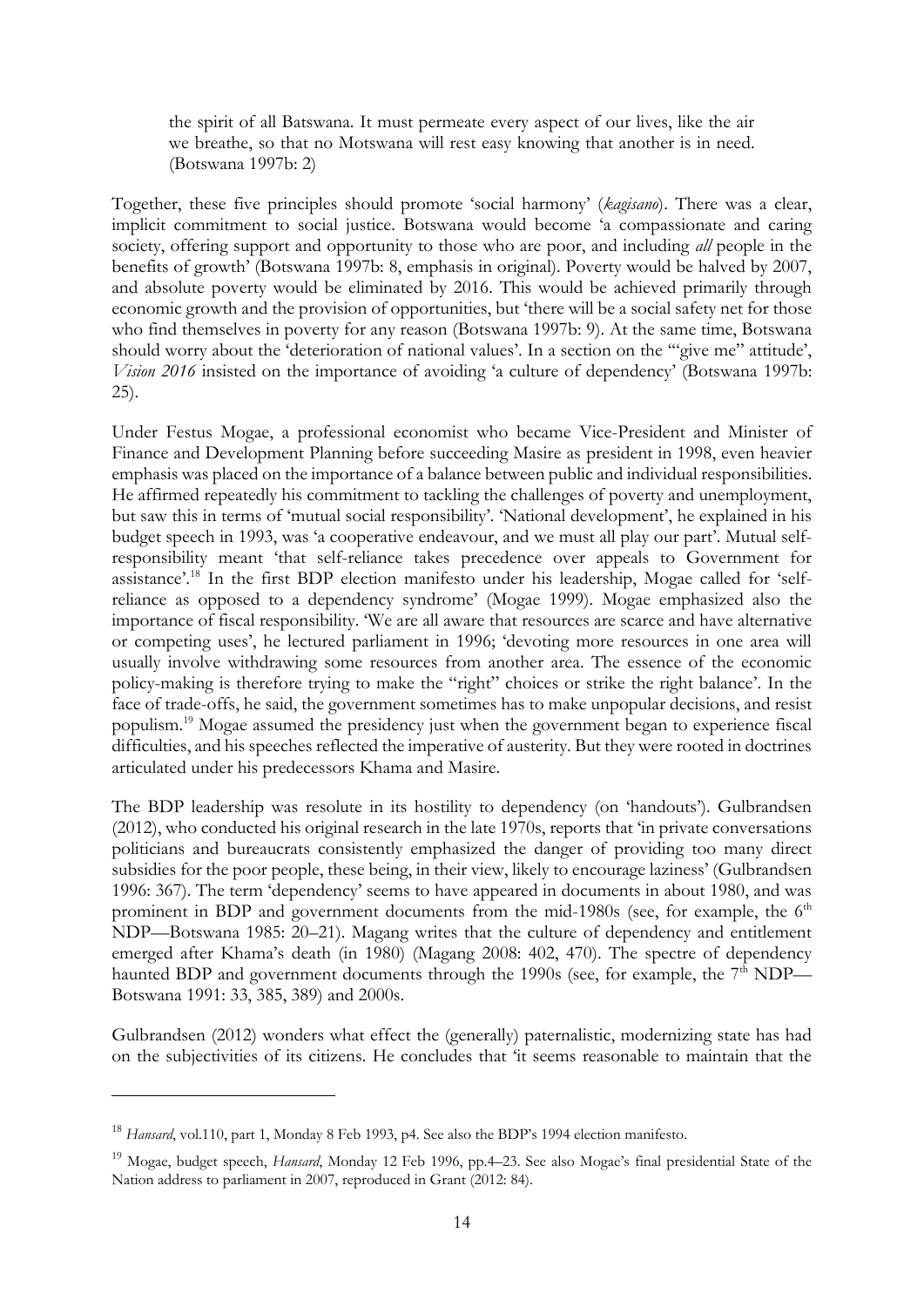state's massive, widespread and persistent intervention in the population has contributed to the fact that the population, in various ways, has been caught up in the process of state formation', most obviously through the schooling system (Gulbrandsen 2012: 279; also 313). Drawing on ethnographic research in the 1990s, Helle-Valle (2002) seems to support this view. Having discussed how villagers were incorporated into the 'traditional' structures of headmen and chiefs and were alienated from the 'modern', bureaucratic state, Helle-Valle comments on the nascent welfare state:

The Botswana state has gained a certain amount of legitimacy in the eyes of its people as a generous patron. Many villagers see 'the government', often personified by the President, the local member of parliament or other local representatives of the state, as *motswadintle—*as 'he from whom good things come'. … The general attitude is that 'the government' or the 'BDP' will deliver the goods, so that villagers can live their village lives. It is therefore not surprising that the villagers' attitude to the state apparatus is closely tied to the latter's role as a generous patron. For instance, in 1990, when a number of programmes relating to an eight-year-long drought had just been brought to an end, the general attitude among villagers was that the state's behaviour was *maswe* (bad). Two years later the government (no doubt thanks to the impending election) reintroduced many of these programmes and the general attitude shifted in a more positive direction. (Helle-Valle 2002: 195–6)

At the same time, as Helle-Valle notes, the government bureaucrats on the front line of the new state treated villagers with disdain.

### **5 Political competition**

The shape and size of the welfare state in Botswana reflect the BDP's ideological preferences in the context of a competitive political system in which the BDP has been compelled to consolidate its support. The BDP won more than of half of the vote in every election from the preindependence election of 1965 through to 2009. The BDP had a comfortable parliamentary majority throughout this period, even when its share of the vote was only just over 50 per cent, because of the Westminster-style first-past-the-post constituency system. In 2014, for the first time, it failed to win a majority of the vote but nonetheless retained a majority of seats in parliament. The BDP is arguably the most successful party in Africa in terms of its success in remaining in office for fifty years (and counting). Nonetheless, the BDP has faced electoral challenges, and these have pushed it into more extensive reform than it might have undertaken in the absence of electoral competition.

The limits to democracy in Botswana have been well-documented. Nthomang (2007), for example, characterized Botswana as an 'enfeebled democracy'. Good (1996) (who was later deported for his efforts) labelled it as an 'authoritarian liberal democratic state', and later with Taylor called it a 'minimalist democracy' (Good and Taylor 2008; see also Good 2016). These and other scholars drew attention to abuses of power by successive BDP presidents, the BDP's exploitation of the benefits of incumbency, and the chronic marginalization of San (and perhaps other non-Tswana minorities). Makgala (2006, 2009) analysed the personalized and often regional factionalism that pervaded the political elite within both the BDP and the opposition parties.

Neither the BDP's long tenure, nor its abuse of its powers, means that it has been immune to electoral pressure. The BDP has always faced vocal criticism from opposition parties. In the mid-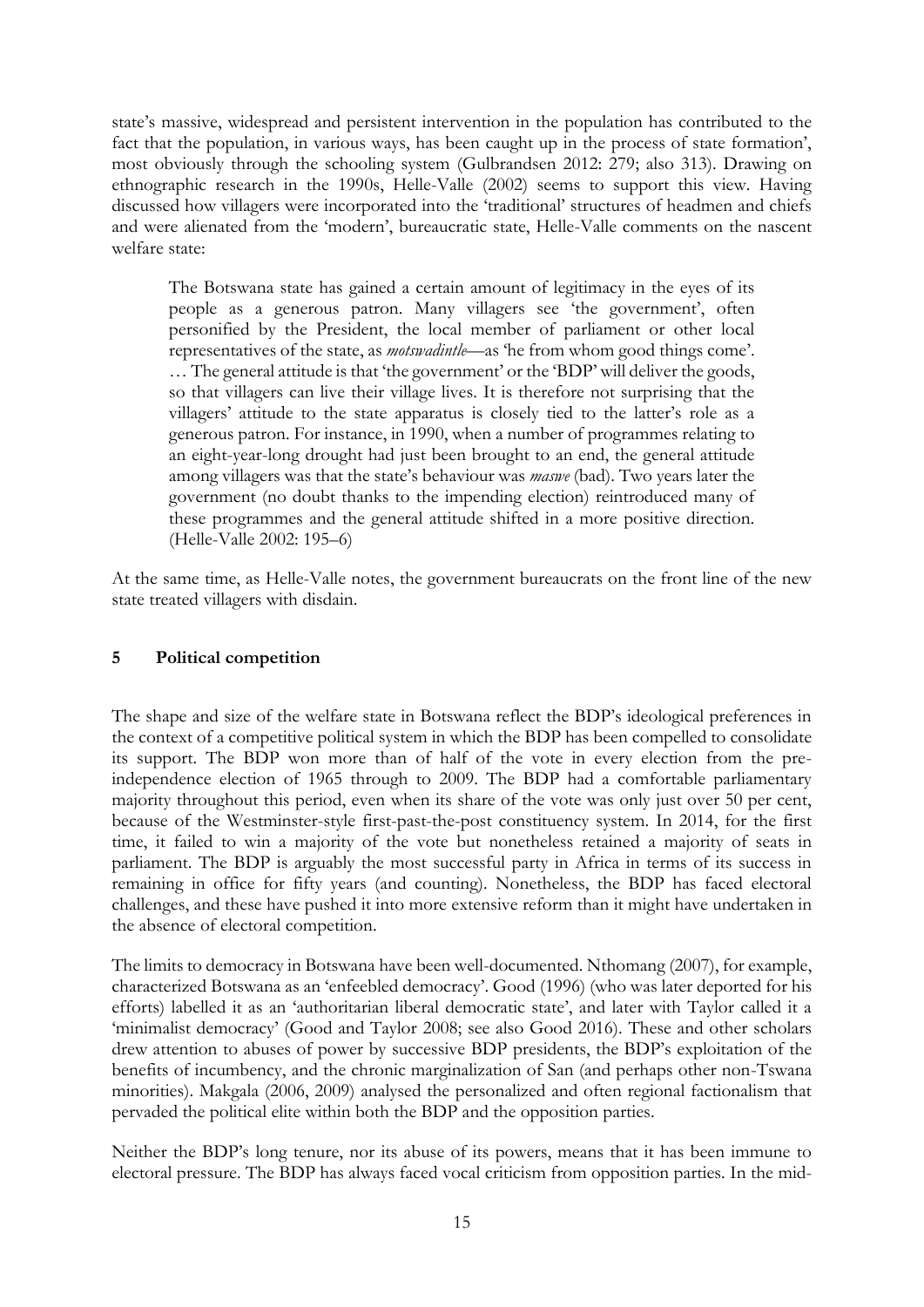1960s it worked hard to construct party structures across the country. Then and later it worked hard to maintain its bedrock of electoral support in rural areas. In the run-up to elections policymaking was clearly shaped by the BDP's concern to maintain its electoral popularity. The election of 1994, when the BDP's share of the vote fell dramatically to 53 per cent, was a massive shock. The BDP succeeded in stabilizing its support at about that level in 1999, 2004, and 2009, but in 2014 it experienced another shock when its share of the vote dropped below 50 per cent. The reelection of the BDP has often seemed less than certain.

The initial opposition to the BDP was the Botswana People's Party (BPP), which was hostile to chiefs and put forward a 'socialist' programme. Its support was concentrated in the major towns (Lobatse and Francistown). The BPP, however, split prior to the first election (in 1965), and its support declined steadily. It won three seats in both the 1965 and 1969 elections, but in 1969 a rival opposition party—the Botswana National Front (BNF)—also won three seats (out of a total of 34). By 1984 the BNF had clearly ousted the BPP as the primary opposition party. The BNF brought together in an unlikely coalition the strident socialist Kenneth Koma and the Bangwaketse chief Bathoen II. In 1994 the BNF made a major breakthrough, winning 13 seats (to the BDP's 27), in an enlarged parliament. Soon thereafter (in 1998) the BNF split, with most of its MPs forming a breakaway Botswana Congress Party (BCP). Although the BCP won a significant share of the vote in subsequent elections, it failed to win many seats. In 2014, the BNF combined with other minor opposition parties into the Umbrella for Democratic Change, but the BCP declined to join (for which it paid a high price when it won only three seats despite winning 20 per cent of the vote). The support of both the BNF and BCP was concentrated in urban areas, and opposition parties controlled municipal governments in Gaborone and several other major towns. Opposition support was also based heavily among more economically marginalized urban voters. Whilst both the governing BDP and opposition parties (and trade unions) were rhetorically pro-poor, their rhetoric differed. The BDP espoused a paternalist, conservative doctrine, whilst the opposition presented a more orthodox social democratic discourse.

The BDP has used public expenditure to bolster its electoral support, especially in rural areas. Faced with competition from the new BNF in the 1969 elections, Khama's government secured continued support from the WFP for drought recovery programmes (and other rural development programmes). In 1979, MPs from the BDP reportedly pressed the government to declare a drought so that drought relief programmes could pour money into their constituencies in the run-up to that year's elections (Munemo 2012: 132–3). Press reports from the 1979 election campaign indicate that the distribution of food aid was an important campaign issue (Munemo 2012: 147). 'Young Turks' in the BDP criticized the party's leaders for neglecting inequality whilst pursuing economic growth (Picard 1987: 170). The 1984 elections have been described as being 'critical in bringing BDP to see the political value of drought relief' (Holm and Cohen 1988: 36). The cabinet reportedly over-ruled the Ministry of Finance and expanded massively the drought relief budget in order to maintain the BDP's support in rural areas (Holm and Cohen 1988). In 1994 the opposition BNF criticized the BDP for 'dividing the nation into the haves and the have-nots', and promised that a BNF government would 'create more jobs' and 'provide social welfare for the most needy', including free education, contributory and non-contributory old-age pensions, dependents' and orphans' benefits, unemployment benefits and pre-school facilities for working parents' (BNF 1994: 3–8). Following its narrow victory in the 1994 elections, and looking forward to the next elections in 1999 (Nthomang 2007: 212), the BDP government moved to introduce old-age pensions and orphans' benefits, and to assume financial responsibility for feeding programmes, despite the considerable cost of these at a time when the budget was beginning to take strain. Most recently, in the 2009 and 2014 elections, BDP leader and president Ian Khama (the son of Seretse Khama) has sought to brand himself as pro-poor through, inter alia, expanding the *Ipelegeng* workfare programme (Hamer 2016). The BDP has been willing to appropriate the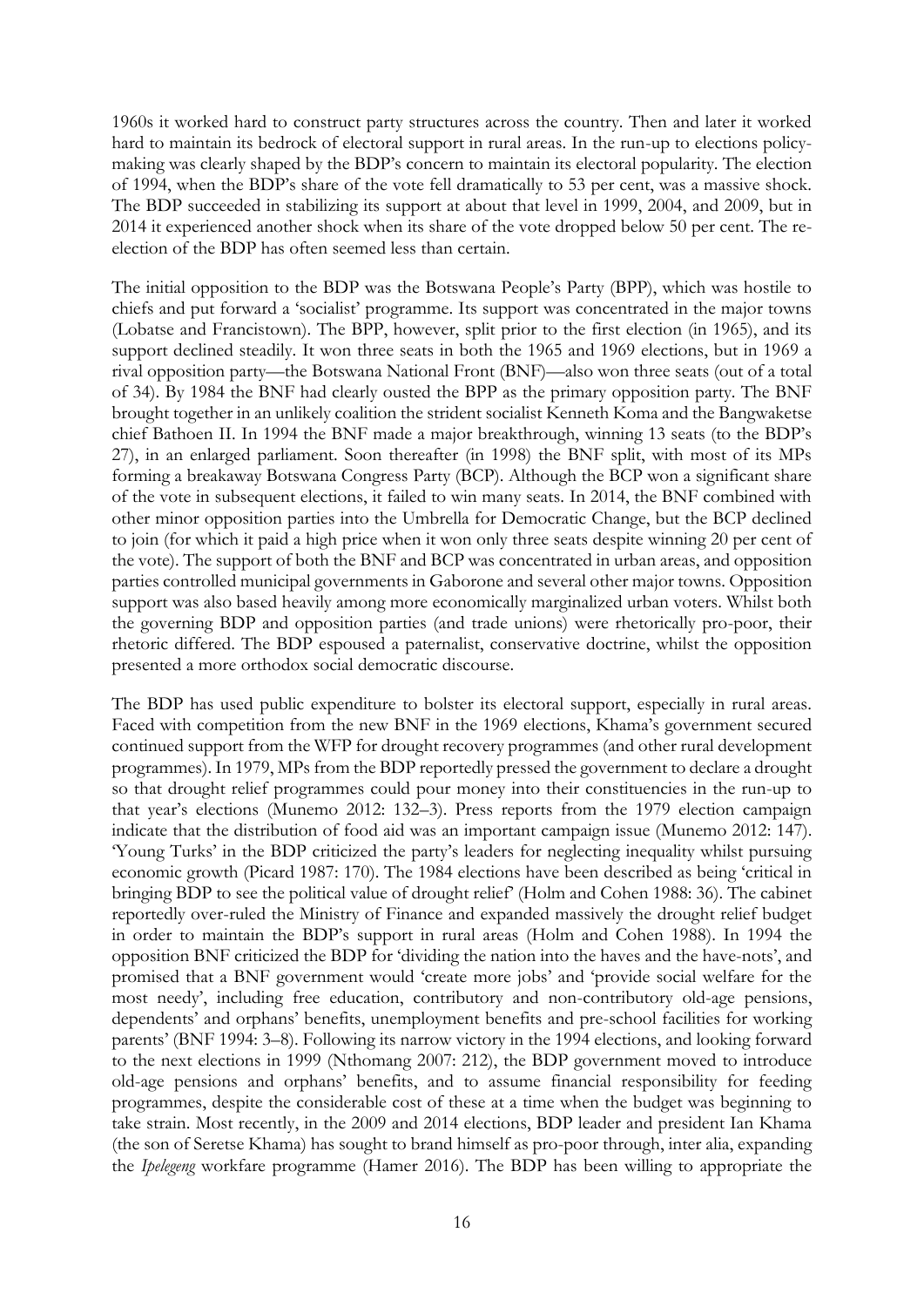opposition parties' policies just as it earlier sought to appropriate Tswana tradition whilst stripping the chiefs of most of their powers. In 1996, when the Minister of Finance announced the introduction of old-age pensions, opposition MPs reacted claiming that the BDP was 'dancing' to their 'tune'.<sup>20</sup>

Scholars who have conducted ethnographic research in rural areas suggest that the BDP's expansion of state provision (on top of governing during very rapid economic growth) was crucial to it sustaining its electoral support in its rural strongholds. Until the late 1980s, 'the ruling party and the government it dominated exercised its hegemony so forcefully … that it was no simple matter for the opposition to establish a convincing political alternative'. When the government provided schools and clinics, roads and water supplies, and feeding programmes, all that the opposition could criticize was that this was not enough (Gulbrandsen 2012: 249). The BDP insisted that its leaders—and government officials—participated in popular meetings (*kgotla*), where they were exposed to (controlled) criticisms of the government's performance with respect to development. Holm and Morgan (1985) noted that the BDP—from the president down to local councillors—had come to view drought relief as 'a very effective means of reinforcing its rural support' (Holm and Morgan 1985: 476). A survey showed that 'the single most important reason given by respondents … for being a member of the BDP was the Drought Relief Programme' (Molutsi 1989: 128). In the face of alleged corruption, welfare programmes were crucial to sustaining the BDP's electoral support.

The opposition parties continued to present themselves as more pro-poor than the BDP. In its 2009 election manifesto, for example, the BCP/BAM proposed that the age of entitlement for old-age pensions be reduced from 65 to 60 years, and that the value of the old-age pension be increased. For much of the time, however, the pressure exerted by the opposition parties was limited by divisions and a lack of clear direction (Osei-Hwedie 2001; Selolwane 2002; Makgala 2006).

Electoral competition helps to explain both the expansion of public provision and its pronounced rural bias. Munemo (2012) argues, perversely, that the BDP implemented cash-for-work programmes rather than food aid in the 1980s because of its strength, as the incumbent party, *not* because of its electoral vulnerability. His overarching hypothesis, applied to several countries, is that electorally vulnerable governments prefer food aid which politicians can manipulate to consolidate their support, whilst more secure parties are happy to shift from discretionary expenditures to programmes administered by bureaucrats. Contra Munemo's (2012) hypothesis, Botswana was a case of a governing party introducing more and more programmatic reforms as its share of the vote declined.

# **6 Conclusion**

-

Esping-Andersen (1990) attributed the conservative welfare regimes of continental Europe to the absence of a 'red-green' political coalition between the industrial and urban working class with small, capital-intensive, family farmers. In Germany, most obviously, labour-intensive agriculture predominated in the early twentieth century, and farmers were recruited into a conservative coalition that sought to repress trade unions and left-wing parties whilst co-opting some workers (especially civil servants) into corporatist institutions. After the Second World War, the German

<sup>20</sup> MPs Dabutha (BNF, Gaborone North) and J.M. Pilane (BNF, Kgatleng West), *Hansard*, 14 and 20 February 1996, pp 53–4 and 72–3.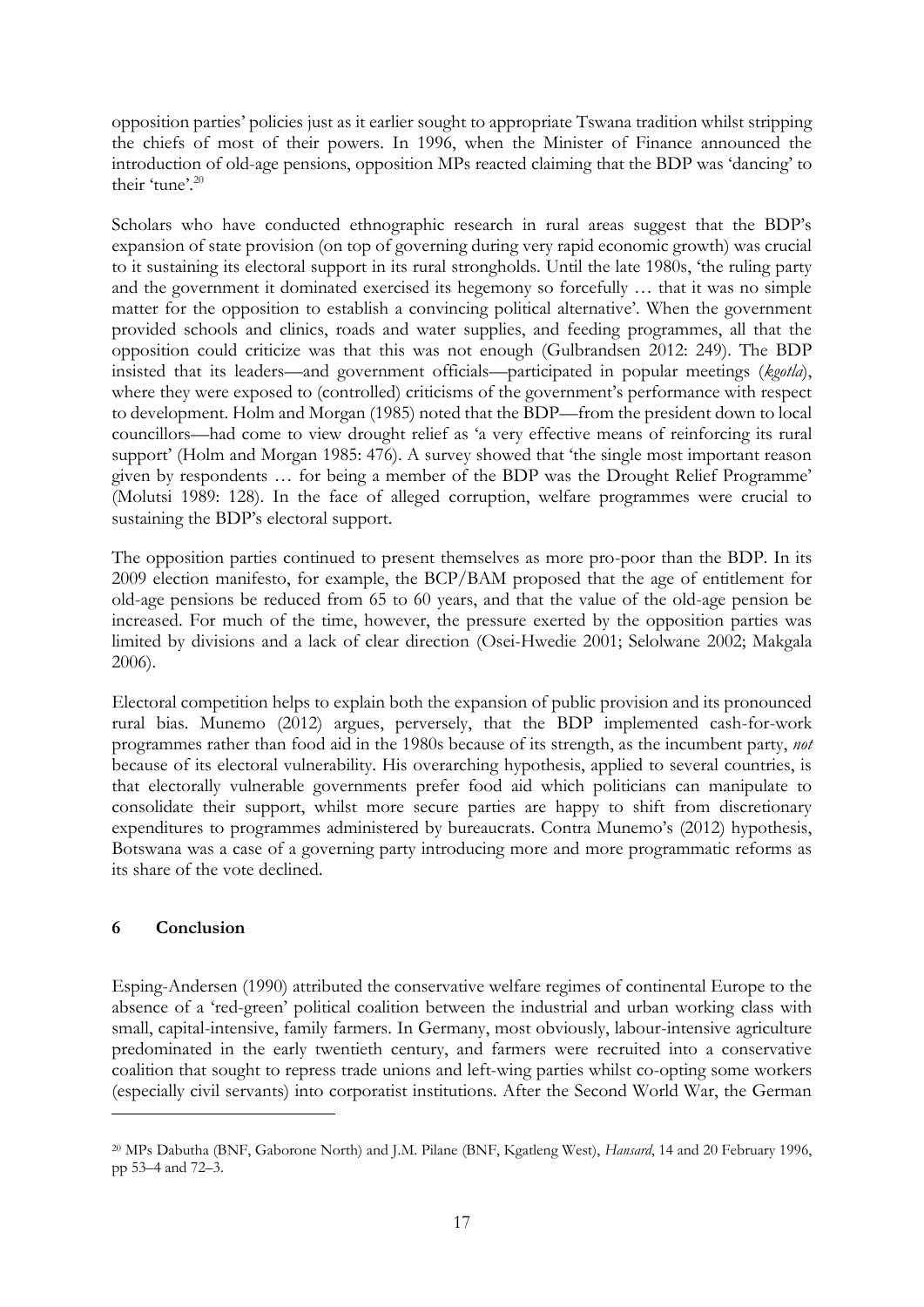middle classes supported conservative reforms because they wished to preserve occupationally segregated social insurance programmes (and ensuing status differentials) and remained loyal to the Christian democrats. Underlying this politics was a history of absolutism (rather than liberal democracy) and Catholicism (with its commitment to preserving the traditional family) (Esping-Andersen 1990: 26–33, 133–5). The Christian democratic understanding of social citizenship emphasized 'duties rather than rights, the family and the social group rather than the individual, society rather than the state, and distributional justice rather than social justice' (Van Kersbergen 1995: 178), with distributional justice understood in terms of classes or status groups receiving their fair but unequal shares.

The conservative welfare regime in Botswana had some features in common with the conservative regimes of continental Europe: The state sought to co-opt public sector workers, in part through social security (spending 1.2 per cent of GDP on this, compared to 1.7 per cent on all safety nets); and the BDP and state were strongly committed to both the status hierarchy and the family. But the welfare regime was far less statist than in countries such as Germany, leaving protection against risks to the market as well as kin. Botswana's welfare state was more residual than the conservative one in Europe, providing means-tested benefits for the poor (including through workfare), whilst universal programmes (such as the old-age pensions and school feeding programmes) provided modest benefits. Social insurance remained very limited.<sup>21</sup> Moreover, Botswana's welfare state was hardly corporatist. In these respects, the welfare regime in Botswana was more akin to a conservative, famililialist version of the liberal variant of welfare regimes that Esping-Andersen (1990) identified in Europe. The BDP adhered to a conservative ideology, but not one with roots in Catholicism. It was an ideology of modernization, but one concerned more with the challenges of deagrarianization rather than those of urbanization and industrialization.

Comparing Botswana with Mauritius, Ulriksen (2011, 2012) concluded that Botswana was a laggard with respect to welfare state-building generally and in terms of its specific ('neo-liberal') responses to the global crisis in 2008–09. Ulriksen attributes this to the weakness of lower middle classes in Botswana relative to Mauritius, which in turn reflected underlying economic differences, with Botswana's cattle- and later diamond-based economy empowering elites relative to lower classes. Ulriksen is surely correct to contrast the welfare state constructed under *conservative* BDP governments in Botswana with that built under the *social democratic* (or more radical) governments in Mauritius. But she misrepresents both the differences between these two cases and the reasons for these differences.

Both Mauritius and Botswana built welfare states based on social assistance programmes, but they did so via very different routes. Mauritius was a heavily proletarianized economy and society from the nineteenth century. The economy remained predominantly agricultural through the midtwentieth century, but it was dominated by sugar plantations, not smallholder or peasant production. Poverty was widespread, and could not be addressed through the expansion of peasant production because there was no surplus land. Contributory social assistance was ruled out because sugar was sold in very competitive international markets. Social democratic governments therefore countered poverty—especially in old age—through generous social assistance programmes (Seekings 2011). In Botswana, in contrast, the population was, for most of the twentieth century, incompletely proletarianized. It comprised a 'peasantariat' or semi-proletarianized peasantry

<sup>&</sup>lt;sup>21</sup> Botswana provided pensions for white-collar public sector employees. These were privatized in 2001, requiring massive capital transfers during 2002–03. There is no mandatory social insurance (although this was debated in parliament in 2008), and manual workers in the public sector are not covered by the public sector scheme. Most workers rely on gratuities or severance payments (including through provident funds)—see Selolwane (2012): 112–5, 120–2.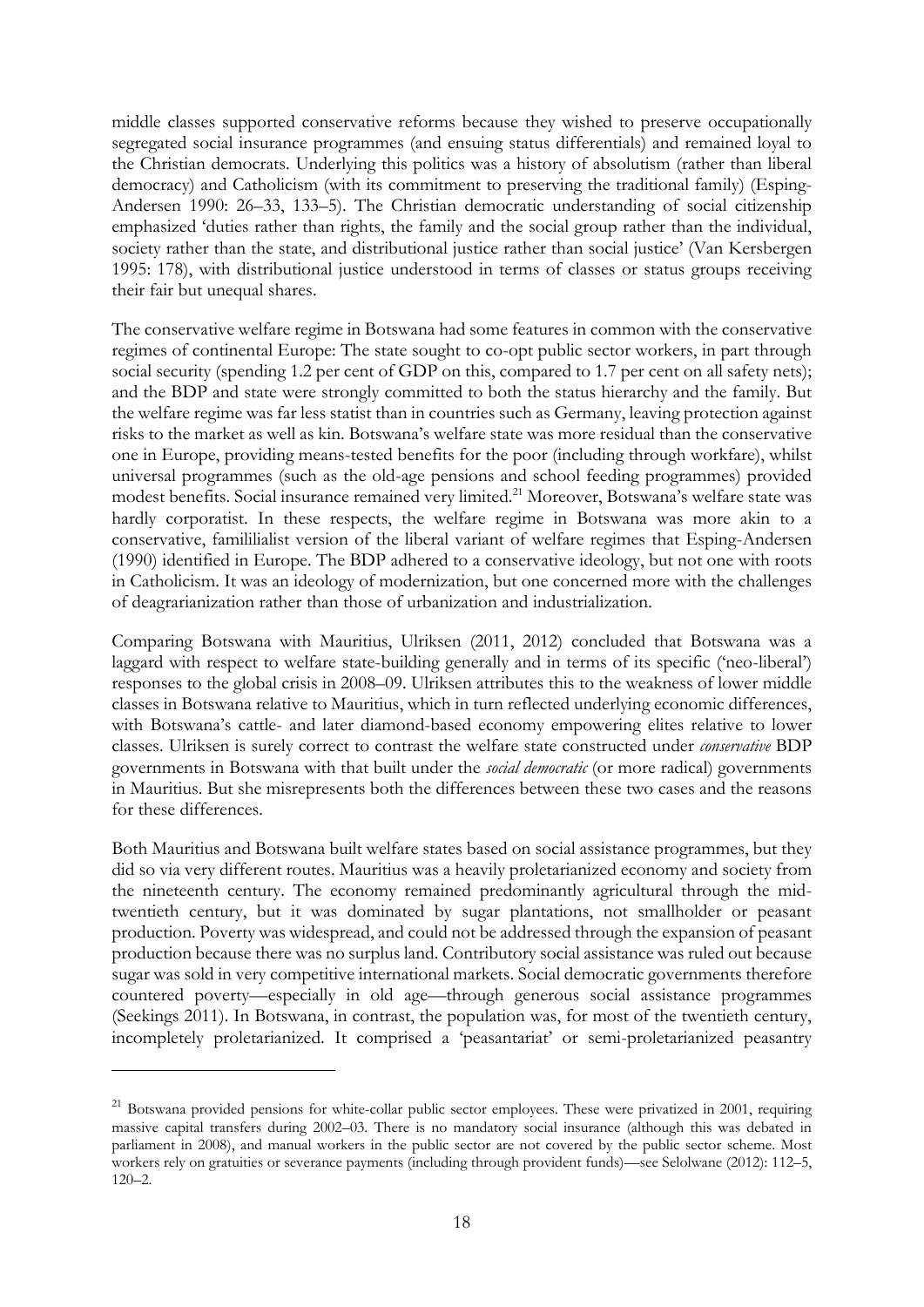(Parson 1984). Conservative policy makers sought to mitigate poverty through sustaining an agrarian society based on peasant production and the extended family spanning both small, family farms and the wage labour market. Social assistance programmes were introduced, in the first instance, to tide peasants through periods of drought, and later to protect those specific groups (the elderly, orphans, 'destitutes') who fell through the cracks of agrarian society.

Ulriksen (2011, 2012) underestimates the extent of the welfare state in Botswana, by neglecting drought relief and peasant-support programmes. Under the BDP, a welfare state was built, but it was a conservative one. Ulriksen (2011, 2012) also exaggerates the reach of 'neo-liberalism' in Botswana in the 2000s. The government did reintroduce school fees, but then exempted the poor. Proposals to introduce new means tests (for old-age pensions, for example) were not adopted or implemented. Welfare programmes did not expand, but nor were they rolled back. The welfare state in Botswana remained conservative, not neo-liberal.

Costing close to 2 per cent of GDP, Botswana's social assistance programmes may be less expensive than those in Mauritius, but they are more extensive than their counterparts in most countries in East and Southern Africa. The Botswanan welfare state was far more substantial than its counterparts in neighbouring Zambia or Zimbabwe. In the 1990s, this reflected in part rapid economic growth, which generated resources far beyond those available to the Zambian or Zimbabwean states. Even in the 1980s, however, Botswana has an impressive set of public policies to relieve poverty. The brutality of the environment was an important factor, in that the government of Botswana was compelled earlier to develop policies for the relief of and recovery from drought. Political factors were important also. The political elite was conservative, but its distaste for the poor (widespread across Southern Africa) was tempered by a rhetoric of responsibility that was rooted in the circumstances of drought and the seizure of chiefly powers in the late 1960s. The governing party faced real electoral competition from opposition parties, and implemented policies that mitigated poverty in its electoral strongholds in rural areas. The governing party also enjoyed a broadly Weberian bureaucracy, facilitating a programmatic response to poverty rather than the deployment of discretionary patronage.

#### **References**

- Bar-On, A. (2001). 'Providing so Little for so Few: Botswana's Social Assistance Scheme'. In F. Wilson, N. Kanji, and E. Braathen (eds), *Poverty Reduction: What Role for the State in Today's Globalized Economy?* London: Zed with CROP.
- BDP (1994). *BDP Election Manifesto 1994*. Gaborone: Botswana Democratic Party.
- BIDPA and World Bank (2013). *Botswana Social Protection Assessment*. Gaborone: Botswana Institute for Development Policy Analysis and Washington DC: World Bank.
- BNF (1994). *Manifesto for the General Elections 1994*. Gaborone: Botswana National Front.
- Botswana (1985). *National Development Plan 6, 1985–91*. Gaborone: Ministry of Finance and Development Planning.
- Botswana (1991). *National Development Plan 7, 1991–1997*. Gaborone: Ministry of Finance and Development Planning.
- Botswana (1997a). *National Development Plan 8, 1997/98–2002/03*. Gaborone: Ministry of Finance and Development Planning.
- Botswana (1997b). *Vision 2016*. Gaborone: Republic of Botswana.
- Botswana (1999). *Short Term Plan of Action on Care of Orphans in Botswana, 1999–2001*. Gaborone: Ministry of Local Government, Lands and Housing.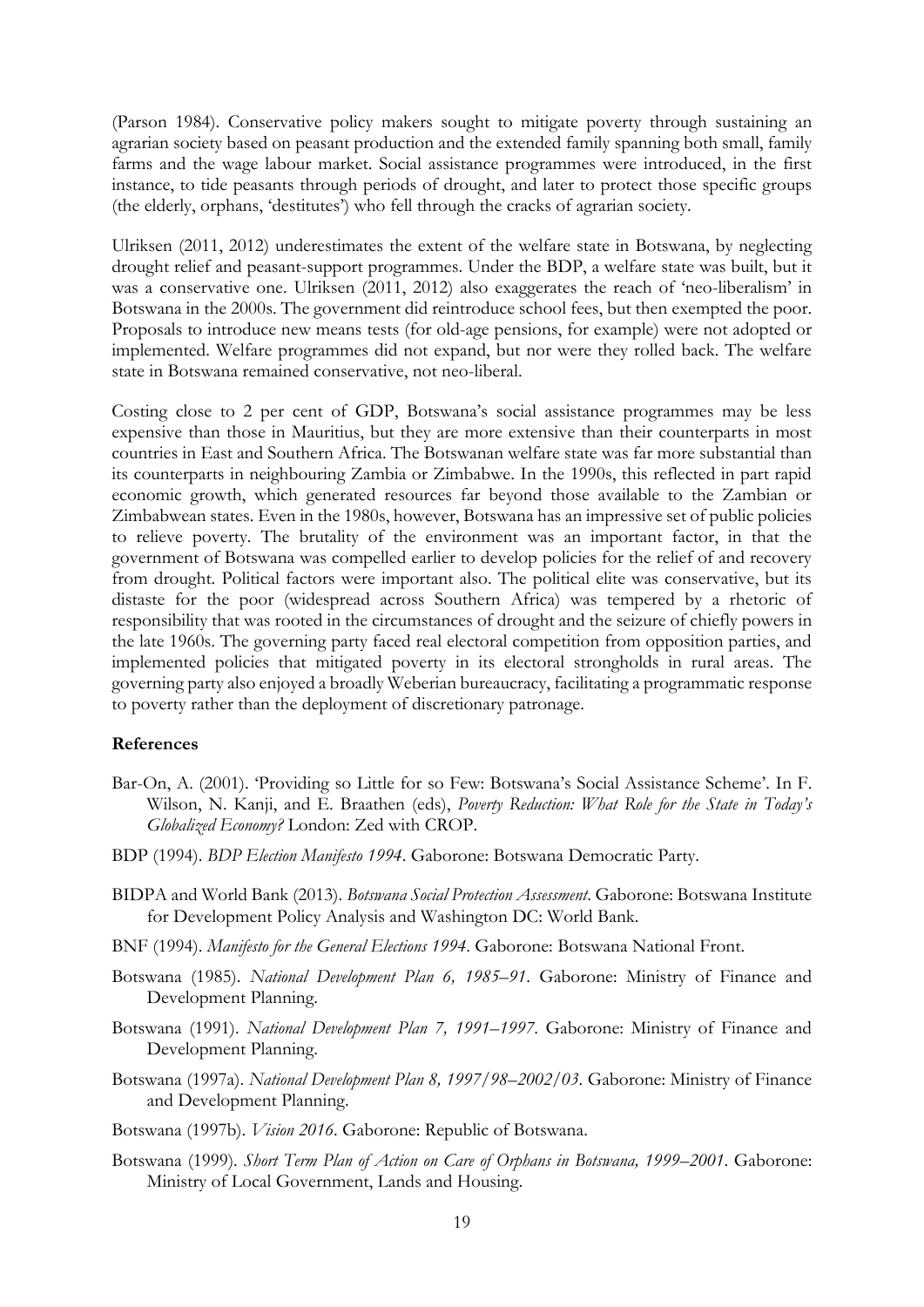- Botswana (2002). *Revised National Policy on Destitute Persons*. Gaborone: Ministry of Local Government and Rural Development.
- Botswana (2003). *National Development Plan 9, 2003/04–2008/09*. Gaborone: Ministry of Finance and Development Planning.
- Botswana (2009). *National Development Plan 10, 2009–2016*. Gaborone: Ministry of Finance and Development Planning.
- Bruun, F.J, M. Mugabe, and Y. Coombes (eds) (1994). *The Situation of the Elderly in Botswana: Proceedings from an International Workshop* (Universities of Botswana and Oslo).
- Colclough, C., and S. McCarthy (1980). *The Political Economy of Botswana: A Study of Growth and Distribution*. Oxford: Oxford University Press.
- Devereux, S. (2007). 'Social Pensions in Southern Africa in the Twentieth Century'. *Journal of Southern African Studies*, 33(3): 539–60.
- De Waal, A. (1997). *Famine Crimes: Politics and the Disaster Relief Industry in Africa*. Oxford: James Currey/IAI.
- Drèze, J., and A. Sen (1989). *Hunger and Public Action*. Oxford: Clarendon Press.
- Esping-Andersen, G. (1990). *The Three Worlds of Welfare Capitalism*. Oxford: Oxford University Press.
- Esping-Andersen, G. (1999). *Social Foundations of Post-Industrial Economies*. Oxford: Oxford University Press.
- Garcia, M., and C.M.T. Moore (2012). *The Cash Dividend: The Rise of Cash Transfer Programs in Sub-Saharan Africa*. Washington, DC: World Bank.
- Gillett, S. (1973). 'The Survival of Chieftaincy in Botswana'. *African Affairs*, 72(187): 179–85.
- Gooch, T., and J. Macdonald (1981). *Evaluation of 1979/80 Drought Relief Programme*. Gaborone: Ministry of Finance and Development Planning.
- Good, K. (1996). 'Authoritarian Liberalism: Defining Characteristic of Botswana'. *Journal of Contemporary African Politics*, 14:1.
- Good, K. (2016). 'Democracy and Development in Botswana'. *Journal of Contemporary African Studies*, 35(1).
- Good, K., and I. Taylor (2008). 'Botswana: A Minimalist Democracy'. *Democratization*, 15(4): 750– 65.
- Grant, S. (ed.) 2012). *Botswana: An Historical Anthology*. Ely: Melrose Books.
- Gulbrandsen, Ø. (1996). *Poverty in the Midst of Plenty: Socio-economic Marginalization, Ecological Deterioration and Political Stability in a Tswana Society*. Bergen: Norse Publications.
- Gulbrandsen, Ø. (2012). *The State and the Social: State Formation in Botswana and its Precolonial and Colonial Genealogies*. New York, NY: Berghahn.
- Hamer, S. (2016). '"Our Father's Programmes": Political Branding around Social Protection in Botswana, 2008–2014'. CSSR Working Paper 370. Cape Town: Centre for Social Science Research, University of Cape Town.
- Harvey, C., and S.R. Lewis (1990). *Policy Choice and Development Performance in Botswana*. Basingstoke: Macmillan.
- Hay, R.W. (1988). 'Famine Incomes and Employment: Has Botswana Anything to Teach Africa?'. *World Development*, 16(9): 1113–25.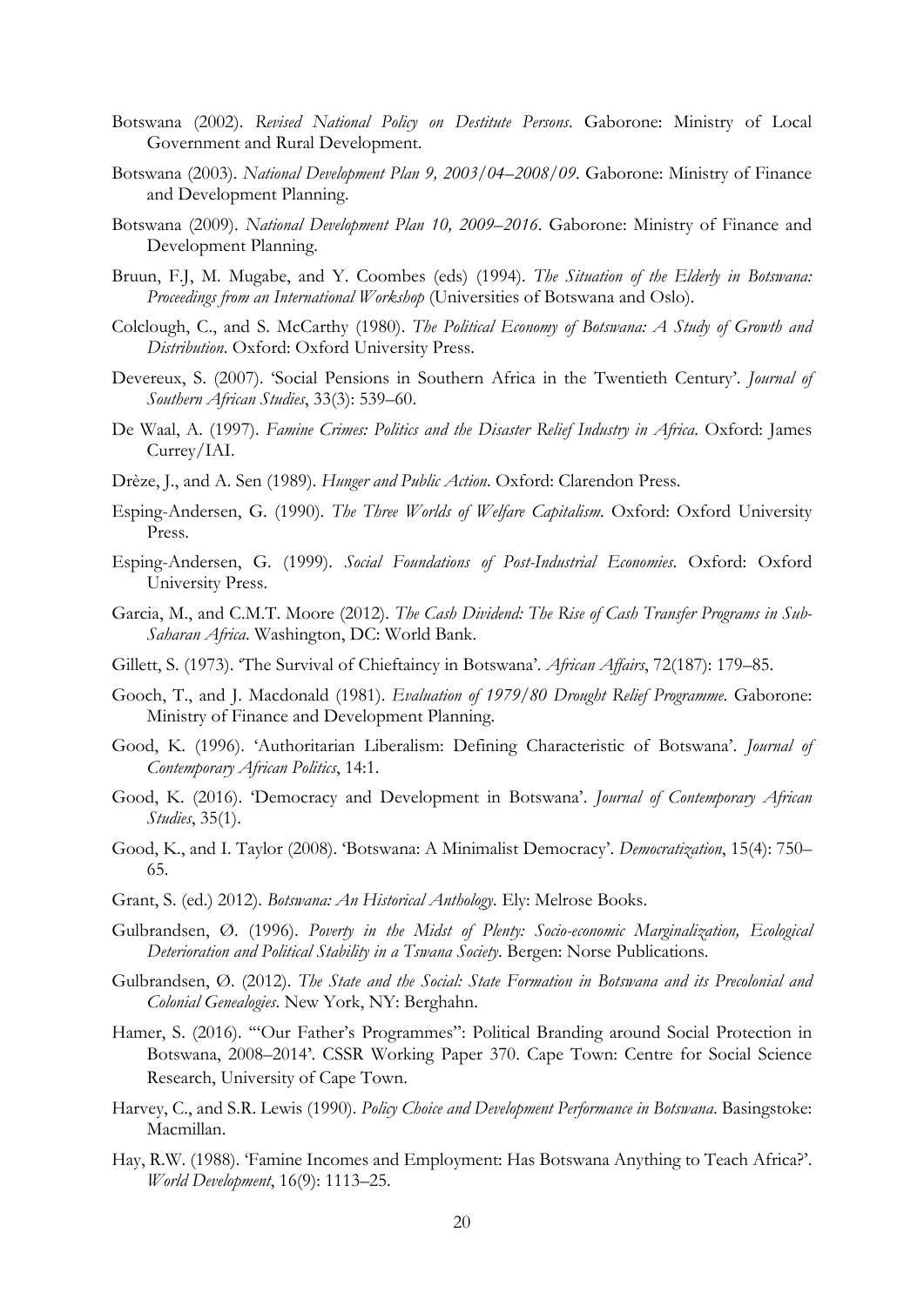- Helle-Valle, J. (2002). 'Seen from Below: Conceptions of Politics and the State in a Botswana Village'. *Africa*, 72(2): 179–202.
- Hickey, S. (2011). 'The Politics of Social Protection: What Do we Get from a "Social Contract" approach?'. *Canadian Journal of Development Studies/Revue canadienne d'études du développement*, 32(4): 426–38 (previously *Background paper for European Report on Development*, 2010).
- Holm, J., and M. Cohen (1988). 'Enhancing Equity in the Midst of Drought: The Botswana Approach.' *Journal of Social Development in Africa*, 3(1): 31–38.
- Holm, J., and R.G. Morgan (1985). 'Coping with Drought in Botswana: An African Success'. *Journal of Modern African Studies*, 23(3): 463–82.
- Khama, S. (1970). 'Botswana—A Developing Democracy in Southern Africa'. Speech given in Uppsala, Sweden, 11 November 1970. Uppsala: Scandinavian Institute of African Studies.
- Kooijman, K.F.M. (1978). *Social and Economic Change in a Tswana Village*. Leiden: African Studies Centre, University of Leiden.
- Magang, D. (2008). *The Magic of Perseverance: The Autobiography of David Magang*. Cape Town: Centre for Advanced Studies of African Society.
- Makgala, C.J. (2006). *Elite Conflict in Botswana: A History*. Pretoria: Africa Institute of South Africa.
- Makgala, C.J. (2009). 'History and Perceptions of Regionalism in Botswana, 1891–2005'. *Journal of Contemporary African Studies*, 27(2): 225–42.
- Masire, Q.K.J. (1989). 'Election Message'. In BDP, *BDP Election Manifesto 1989*. Gaborone: Botswana Democratic Party.
- Masire, Q.K.J. (1994). 'Election Message'. In BDP, *BDP Election Manifesto 1994*. Gaborone: Botswana Democratic Party.
- Masire, Q.K.J. (2006). *Very Brave or Very Foolish? Memoirs of an African Democrat*. Gaborone: Macmillan Botswana.
- Mauritius (2008). 'Digest of Social Security Statistics, 2008'. Port Louis: Central Statistics Office.
- Mogae, F. (1999). 'Foreword'. BDP Election Manifesto 1999. Gaborone: BDP.
- Molutsi, P. (1989). 'The Ruling Class and Democracy in Botswana.' In J. Holm and P. Molutsi (eds), *Democracy in Botswana*. Gaborone: Botswana Society.
- Munemo, N. (2012). *Domestic Politics and Drought Relief in Africa*. Boulder: Lynne Rienner.
- Ngome, E. (1994). 'A Rapid Assessment of the Perception of the Elderly on the Problem of Ageing in Botswana'. In F.J. Bruun, M. Mugabe, and Y. Coombes (eds), *The Situation of the Elderly in Botswana: Proceedings from an International Workshop*. Gaborone and Blindern: National Institute of Development Research, University of Botswana; Centre for Development and the Environment, University of Oslo.Nthomang, K. (2007). 'Democracy and Social Policy in Botswana'. In Y. Bangura (ed.), *Democracy and Social Policy*. London: Palgrave Macmillan.
- Osei-Hwedie, B.Z. (2001). 'The Political Opposition in Botswana: The Politics of Factionalism and Fragmentation.' *Transformation*, 45: 57–78.
- Parson, J. (1984). *Botswana: Liberal Democracy and the Labor Reserve in Southern Africa*. Boulder: Westview.
- Peters, P. (1994). *Dividing the Commons: Politics, Policy and Culture in Botswana*. Charlottesville: University of Virginia Press.
- Picard, L. (1987). *The Politics of Development in Botswana: A Model for Success*. Boulder: Lynne Rienner.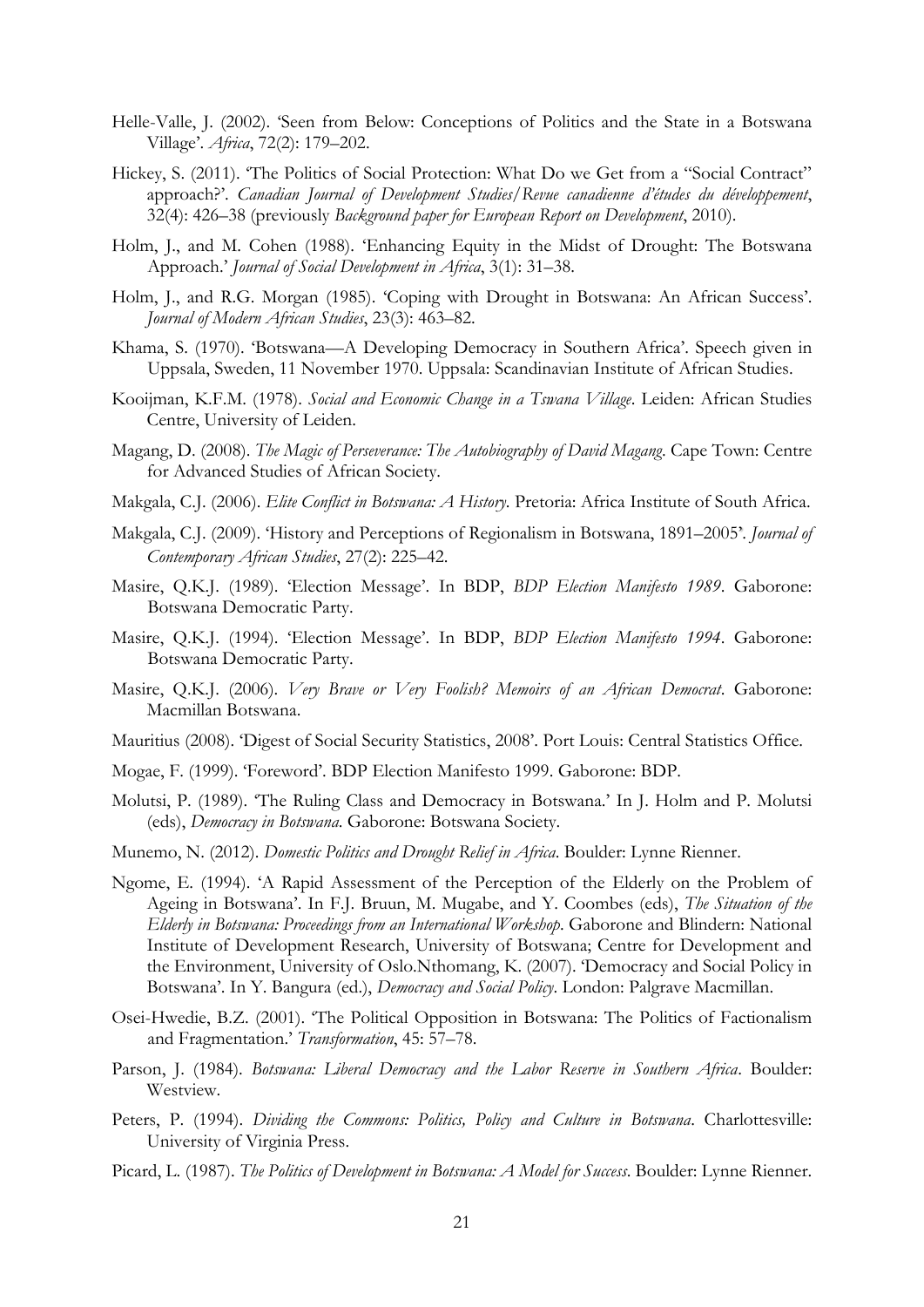- Samatar, A.I. (1999). *An African Miracle: State and Class Leadership and Colonial Legacy in Botswana Development*. Portsmouth: Heinemann.
- Sebudubudu, D., with P. Molutsi (2009). 'Leaders, Elites and Coalitions in the Development of Botswana'. DLP Research Paper 2. Developmental Leadership Program. Birmingham: University of Birmingham.
- Seekings, J. (2011). 'British Colonial Policy, Local Politics and the Origins of the Mauritian Welfare State, 1936–1950'. *Journal of African History,* 52: 157–77.
- Seekings, J. (2016a). 'Drought Relief and the Origins of a Conservative Welfare State in Botswana, 1965–1980'. CSSR Working Paper 378. Cape Town: Centre for Social Science Research, University of Cape Town.
- Seekings, J. (2016b). '"A Lean Cow Cannot Climb out of the Mud, but a Good Cattleman does not Leave it to Perish": The Origins of a Conservative Welfare Doctrine in Botswana Under Seretse Khama, 1966–1980'. CSSR Working Paper. Cape Town: Centre for Social Science Research, University of Cape Town.
- Seekings, J. (2016c). 'Redefining the "Affordability" of Social Assistance Programmes: The Child Support Grant in South Africa, 1998–2014'. CSSR Working Paper 379. Cape Town: Centre for Social Science Research, University of Cape Town.
- Seekings, J. (2017). "Affordability" and the Political Economy of Social Protection in Contemporary Africa'. WIDER Working Paper 2017/43. Helsinki: UNU-WIDER.
- Seekings, J. (forthcoming). 'Are African Welfare States Different? Welfare State-building in (Anglophone) Africa in Comparative Perspective'. CSSR Working Paper. Cape Town: Centre for Social Science Research, University of Cape Town.
- Seleka, T.B., H. Siphambe, D.Ntseane, N. Mbere, C. Kerapeletswe, and C. Sharp (2007). *Social Safety Nets in Botswana: Administration, Targeting and Sustainability*. Gaborone: Botswana Institute for Development Policy Analysis.
- Selolwane, O.D. (2002). 'Monopoly Politicos: How Botswana's Opposition Parties Have Helped Sustain One-Party Dominance'. *African Sociological Review*, 6(1): 68–90.
- Selolwane, O.D. (2012). 'Welfare, Social Protection and Policy Reduction'. In Selolwane (ed.), *Poverty Reduction and Changing Policy Regimes in Botswana*. London: Palgrave Macmillan with UNRISD.
- Teklu, T. (1995). 'Labour-intensive Public Works in Botswana and Tanzania'. In J. von Braun (ed.), *Employment for Poverty Reduction and Food Security*. Washington, DC: International Food Policy Research Institute.
- Tlou, T. (1998). 'The Nature of Batawana States: Towards a Theory of Batawana Traditional Government—the Batawana Case'. In W.A. Edge and M.H. Lekorwe (eds), *Botswana: Politics and Society*. Pretoria: van Schaik.
- Tlou, T., N. Parsons, and W. Henderson (1995). *Seretse Khama 1921–1980*. Gaborone: Botswana Society.
- Ulriksen, M.S. (2011). 'Social Policy Development and Global Financial Crisis in the Open Economies of Botswana and Mauritius'. *Global Social Policy*, 11(2–3): 194–213.
- Ulriksen, M.S. (2012). 'Welfare Policy Expansion in Botswana and Mauritius: Explaining the Causes of Different Welfare Regime Paths'. *Comparative Political Studies*, 45(12): 1483–509.
- Ulriksen, M.S. (2016). 'Mineral Wealth and Limited Redistribution: Social Transfers and Taxation in Botswana'. *Journal of Contemporary African Studies*. DOI: [10.1080/02589001.2016.1246684](http://dx.doi.org/10.1080/02589001.2016.1246684)